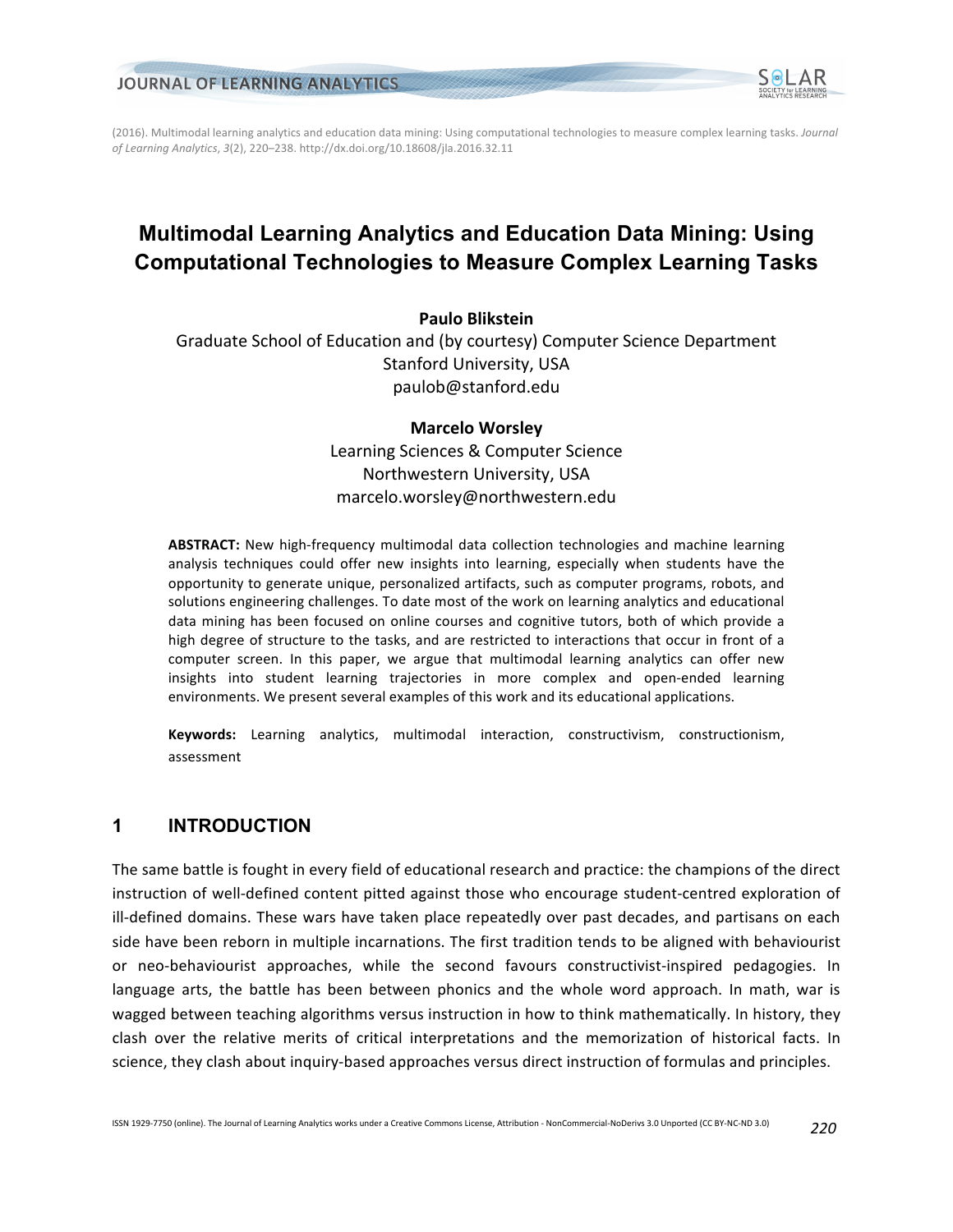

(2016). Multimodal learning analytics and education data mining: Using computational technologies to measure complex learning tasks. *Journal of Learning Analytics*, *3*(2), 220–238. http://dx.doi.org/10.18608/jla.2016.32.11

The educational research community has always maintained that the debate would end when research results inevitably demonstrated the superiority of one of the sides. Yet this conclusion has eluded scholarship for decades. One of the reasons for this interminable contest is that the underlying rationale for the differences concerns individual values and societal beliefs and will not be resolved by a purely scientific approach. In fact, the whole debate may serve the educational research community in quite a different capacity. More specifically the debates may reveal the underlying visions for what education should be about, for different groups, and we might more profitably re-examine the nature and purpose of our schools. More fundamentally, is education a tool for filtering, ranking, emancipation, social equalization, economic progress, meritocracy, or for the promotion of social Darwinism?

Educational scholars would greatly differ in their answers  $-$  rendering the question of "which approach" is better," and "what evidence suffices," pointless. As with the debates on public healthcare and fiscal policy, despite our best efforts to generate reliable research, the "best" way to conduct education will always be controversial and dependent on larger societal and political winds. But the fundamental problem, and the motivation for this article, is that the prevailing issue is not who "wins" the debate, but rather the existence of a healthy debate. Fostering a healthy debate requires some level of symmetry. However, as it stands, the playing field is not symmetrical. The "direct instruction" approach is inherently easier to test and quantify using currently available tools that include mass-production of content and decades of research concerning psychometrics and standardized testing strategies. Meanwhile, the constructivist side counts on laborious interventions, and complex mixed-mode research methods. The result of this asymmetry is that public systems, more dependent on high-profile research results, are left, by inertia, to the designs of the proponents of traditional approaches, while only affluent schools, private or public, who can experiment more, can afford to implement modern, constructivist approaches to learning.

Learning analytics could deepen this asymmetry, or help eliminate it. The elimination of the asymmetry could re-establish a healthy public debate around education, where both sides would have comparable and credible results to show, and policy makers would be able to make choices based on their values and visions for education. However, the deepening of this asymmetry could be a significant impediment to progressive education and the vision of creating alternative learning environments that can reach a more diverse population of learners. Should public education succumb to the temptation of the fiscal benefits supposedly offered by total automatization and its much lower baseline for cost and quality, all other options would be driven into the ground as economically unfeasible: who could compete with virtually free computerized tutors and videos? How many years would the debate take, while children caught in the "experimental" years are being victimized?

ISSN 1929-7750 (online). The Journal of Learning Analytics works under a Creative Commons License, Attribution - NonCommercial-NoDerivs 3.0 Unported (CC BY-NC-ND 3.0) *221* Consequently, we propose that an important goal of learning analytics is to equalize the playing field by developing methods that examine and quantify non-standardized forms of learning. We suggest that this need for a level playing field is more necessary than ever, given the increasing demand for scalable project-based, interest-driven learning and student-centred pedagogies (e.g., Papert, 1980). Within our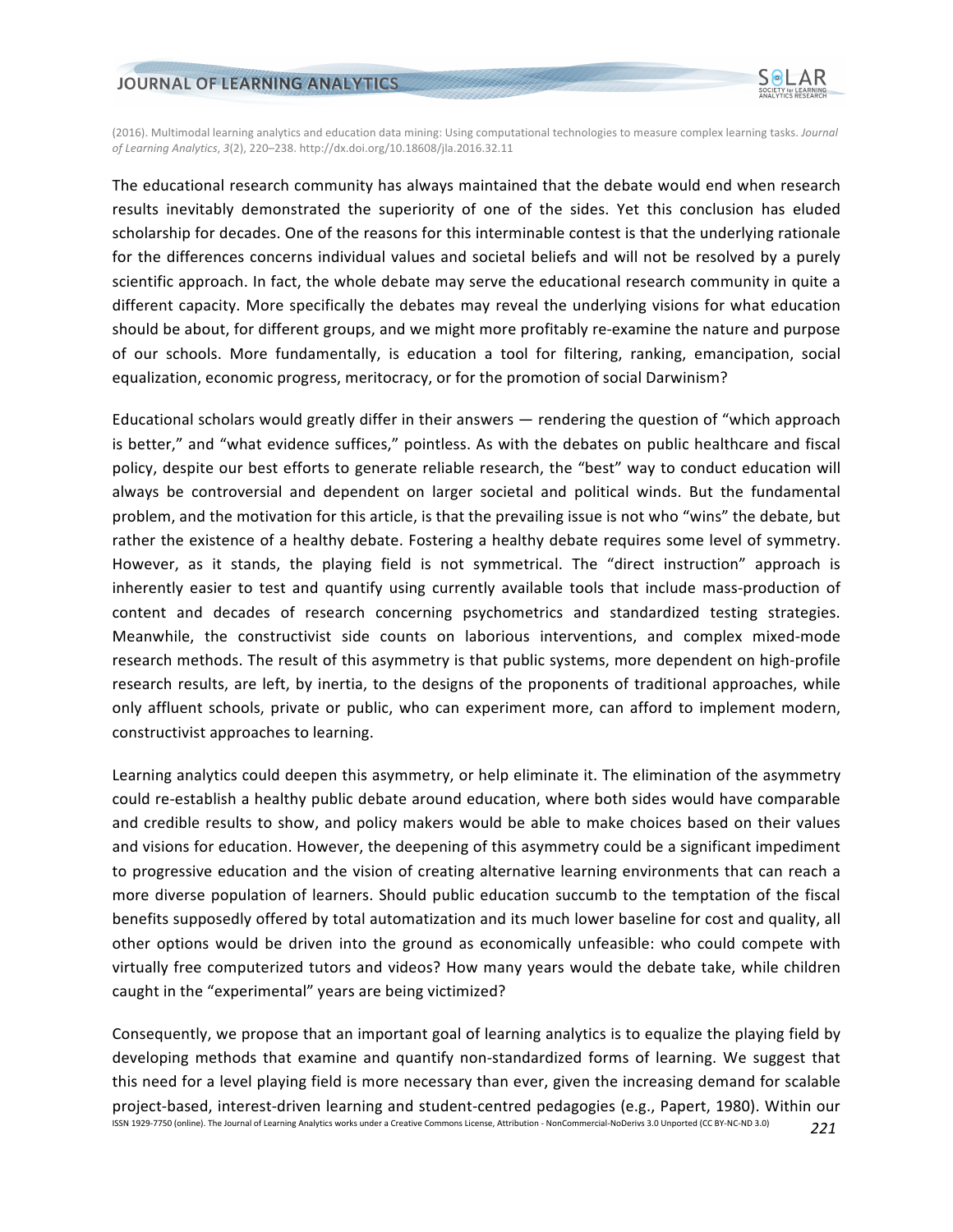

(2016). Multimodal learning analytics and education data mining: Using computational technologies to measure complex learning tasks. *Journal of Learning Analytics*, *3*(2), 220–238. http://dx.doi.org/10.18608/jla.2016.32.11

increasingly interconnected societal and economic environment  $-$  which has become pervaded by technology and threatened by challenging global problems such as climate change  $-$  both K–12 and university-level engineering education (Dym, 1999) demand higher-level, complex problem-solving as opposed to performance in routine cognitive tasks (Levy & Murnane, 2004). Approaches that place premiums on student-centred, constructivist, self-motivated, self-directed learning have been advocated for decades (e.g., Dewey, 1902; Freire, 1970; Montessori, 1965; Barron & Darling-Hammond, 2010) but have failed to become scalable and prevalent, and have come under attack during the last decade (e.g., Kirschner, Sweller, & Clark, 2006; Klahr & Nigam, 2004).

New high-frequency data collection technologies and machine learning could offer new insights into learning in tasks in which students are allowed to generate unique, personalized artifacts, such as computer programs, robots, movies, animations, and solutions to engineering challenges. To date most of the work on learning analytics and educational data mining has focused on tasks that are computermediated and are more structured and scripted. In this work, we argue that *multimodal data collection* and analysis techniques ("multimodal learning analytics" or MMLA) could yield novel methods that generate distinctive insights into what happens when students create unique solution paths to problems, interact with peers, and act in both the physical and digital worlds.

Assessment and feedback is particularly difficult within these open-ended environments, and these limitations have hampered many attempts to make such approaches more prevalent. Automated, finegrained data collection and analysis could help resolve this tension in two ways. First, such capacities would give researchers tools to examine student-centred learning in unprecedented scale and detail. Second, these techniques could improve the scalability of these pedagogies since they make feasible both assessment and formative feedback, which are typically very complex and laborious in such environments. They might not only reveal students' trajectories throughout specific learning activities, but they could also help researchers design better supports, pedagogical approaches, and learning materials.

At the same time, in the well-established field of *multimodal interaction*, new data collection and sensing technologies are making it possible to capture massive amounts of data in all fields of human activity. These technologies include the logging of computer activities, wearable cameras, wearable sensors, biosensors (e.g., that permit measurements of skin conductivity, heartbeat, and electroencephalography), gesture sensing, infrared imaging, and eye tracking. Such techniques enable researchers to have unprecedented insight into the minute-by-minute development of a number of activities, especially those involving multiple dimensions of activity and social interaction. However, the technologies just mentioned have not yet become popular in the field of learning analytics. We propose that *multimodal learning analytics* could bring together these multiple techniques in more comprehensive evaluations of complex cognitive abilities, especially in environments where the processes or outcomes are unscripted. Thus, the goal of this paper is to demonstrate the feasibility and power of novel assessment techniques in several modalities and learning contexts.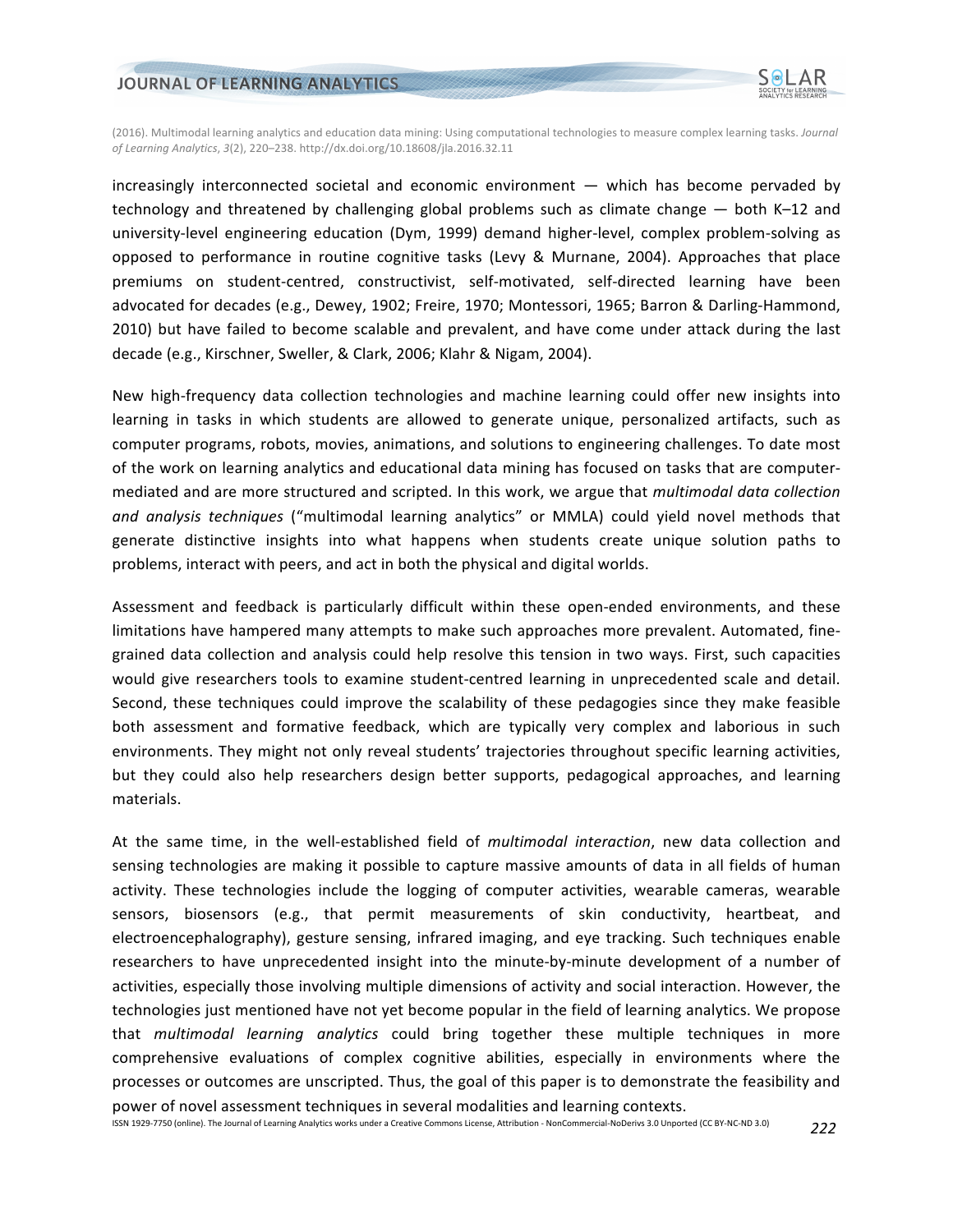

(2016). Multimodal learning analytics and education data mining: Using computational technologies to measure complex learning tasks. *Journal of Learning Analytics*, *3*(2), 220–238. http://dx.doi.org/10.18608/jla.2016.32.11

## **2 STATE OF THE FIELD**

In considering the current sensing and assessment modalities possible using MMLA, we see three nonmutually exclusive areas: assessing student knowledge, assessing student affect and physiology, and assessing student intentions or beliefs. At the crux of all these forms of student characterization is the underlying invocation of data analysis to generate useful models from large sets of quantitative data. Hence, what varies in the different forms of student assessment is the source of the raw data and how that data is translated into computable data. Once the translation has been completed, the data is processed using a collection of machine learning algorithms. In what follows, we present several methods being used to capture and process student data. There are several techniques  $-$  web data mining, user data mining, simple web-based surveys, etc.  $-$  but the following technologies have been selected for inclusion because they live on the cutting-edge of technology and help promote the notion of "natural" assessment (Zaïane, 2001). Furthermore, while each of these technologies represents a research contribution in and of itself, our interest in including them is to bring to the forefront a wider variety of non-traditional approaches that education researchers and educational data scientists can begin to combine in their learning analytics research. For the first three techniques we mention  $-$  text analysis, speech analysis, and handwriting analysis  $-$  our discussion will be very cursory, as these represent areas of research that have received considerable attention with the computer science community, and have started to get traction within the learning analytics community. Nonetheless, we want to make the reader aware of some of the current capabilities and research in these areas. For the latter analyses that we discuss, we will engage in a more detailed and descriptive explanation of each, as these domains remain relatively new, even among the computer science community.

## **2.1 Text Analysis**

ISSN 1929-7750 (online). The Journal of Learning Analytics works under a Creative Commons License, Attribution - NonCommercial-NoDerivs 3.0 Unported (CC BY-NC-ND 3.0) *223* While text analysis, or natural language processing, has been around for decades it is only in recent history that education has begun to benefit from this technology, and researchers have targeted learners' text explicitly. Despite the fact that text itself is not multimodal, text analysis allows for the interpretation of open-ended writing tasks, differently from multiple-choice tests. Given that collecting text from students is unproblematic both technically and logistically, it constitutes one of the most promising modalities for MMLA: text can be easily gathered from face-to-face and online activities, from tests and exams, and from expert-generated prose from textbooks and online sources (often used as baseline). For example, Sherin (2013) has been doing pioneering work in the analysis of text in the learning sciences community. He uses techniques from topic modelling and clustering to study the progression of students' ideas and intuitions as they describe the explanation for the existence of the four seasons (Sherin, 2013). More specifically, he shows that, as students explain the seasons, invoking different types of scientific explanations, it is possible to identify which type of explanation each student is referring to at different points in time. He also goes beyond this to show how students can be accurately clustered without using a pre-defined set of exemplar responses, but instead by using automatically derived topics models from the corpus itself. This approach of clustering segments of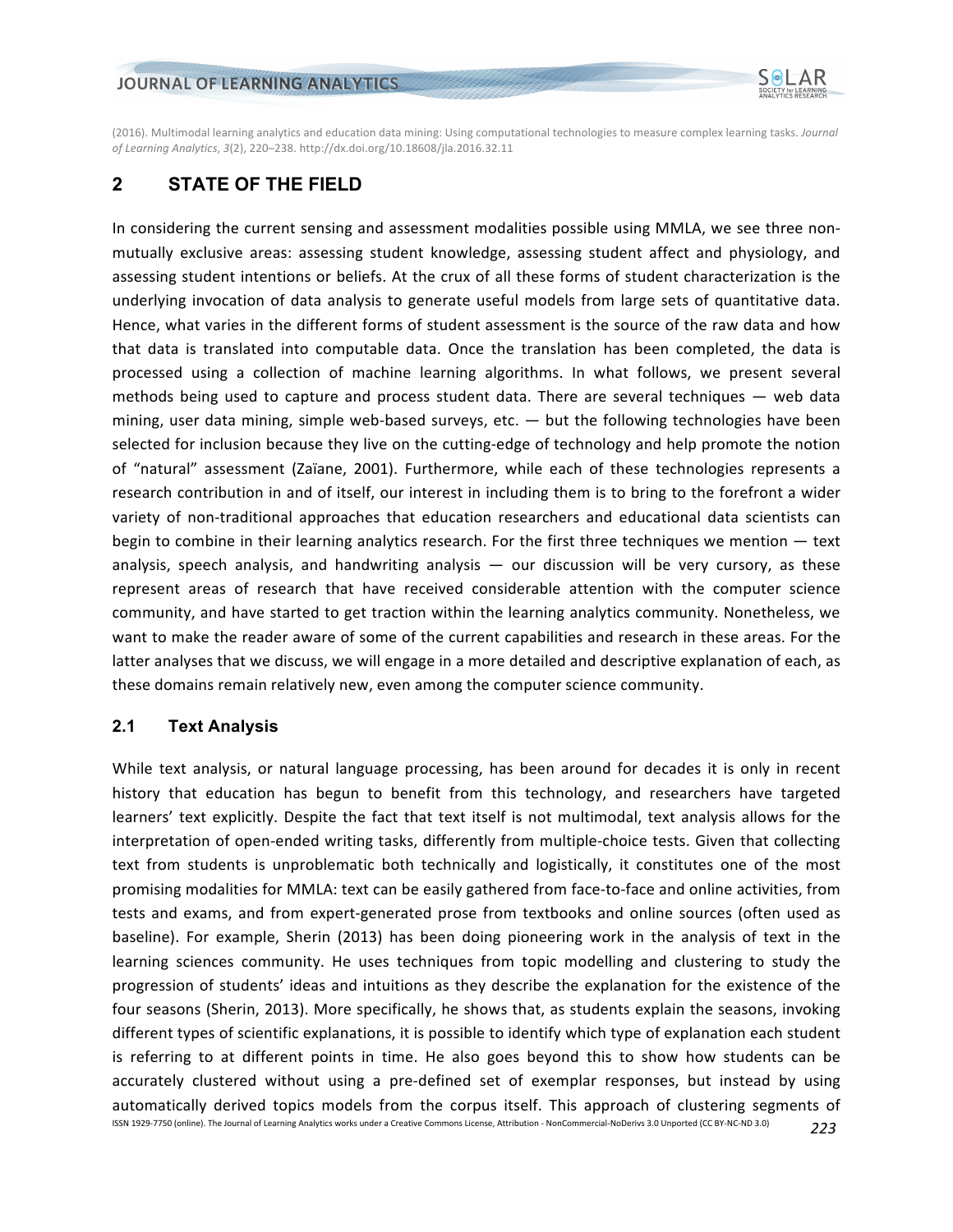

students' text based on the descriptions of their peers is a powerful tool that can allow researchers and practitioners to draw meaningful commonalities and differences among large populations of students, without having to explicitly read and compare the entirety of each transcript. Given the prevalence of text-based assessment and the intensive use of text in face-to-face and online learning, this promising method will likely accelerate discourse-based research, and open new possibilities for large-scale analysis of open-ended text corpora.

#### **2.2 Speech Analysis**

Speech analysis shares many of same goals and tools as text analysis. Speech analysis, however, further removes the student from the traditional assessment setting by allowing them to demonstrate fluency in a more natural setting. For example, Worsley & Blikstein (2011) studied how elements of student speech, as inferred by linguistic, textual, and prosodic features, can be predictive for identifying students' level of expertise on open-ended engineering design tasks. In addition to traditional linguistic and prosodic features, speech signals can be analyzed for a wealth of other characteristics. Various research tools have been developed to help researchers in the process of extracting these features, however, several challenges remain in knowing how to analyze student learning appropriately using said features.

Other researchers have moved away from raw analysis of the speech signal to leverage speech recognition capabilities. In particular, Beck and Sison (2006) demonstrated a method for using speech recognition to assess reading proficiency. As an extension of Project LISTEN  $-$  an intelligent tutor that helps elementary school students improve their reading skills  $-$  researchers completed a study that combines speech recognition with knowledge tracing, a form of probabilistic monitoring. By having a language model that was largely restricted to the content of each book being learned, the work required for doing automatic speech recognition, and subsequent accuracy classification, was greatly simplified. Outside of the education domain there have been decades of work in developing speech recognizers and dialogue managers. However, to date, such technologies are still not widely used in education because of the challenges associated with building a satisfactory language model that can reliably recognize speech. Munteanu, Peng, and Zhu (2009) have made some progress in this area by showing how to improve speech recognition of lectures in college-level STEM class. A primary consideration in the area of speech recognition, therefore, will be to identify the most effective ways to use this technology in real-world educational settings. Although using it to transcribe lectures might be feasible, the challenge of collecting and interpreting student data seems extremely difficult. Differently from other applications of speech recognition (smartphones, personal assistants, dictation), educational applications need to address simultaneously classroom noise, multiple overlapping speakers, and logistical difficulties in voice training — very ambitious challenges that have not been solved yet.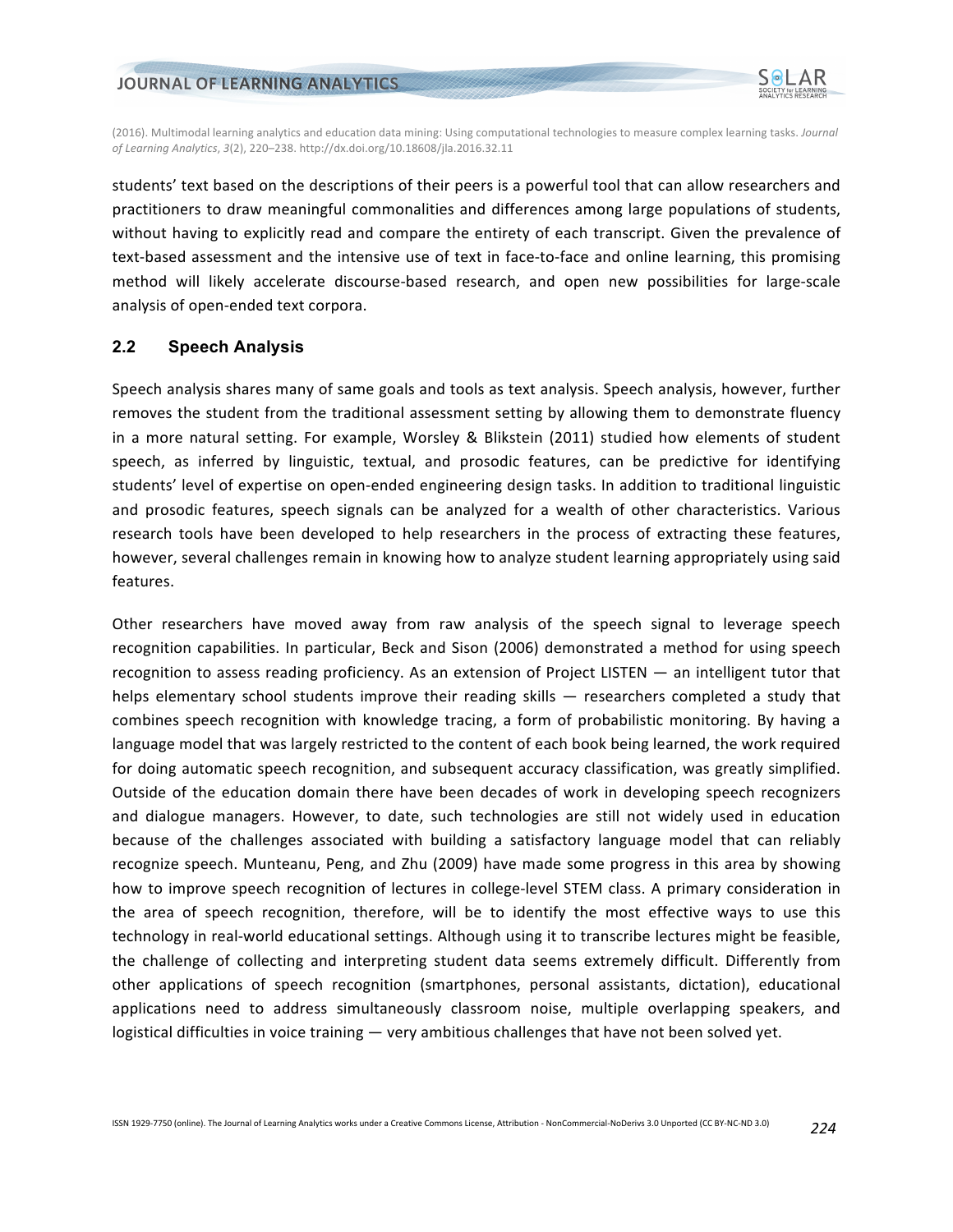

(2016). Multimodal learning analytics and education data mining: Using computational technologies to measure complex learning tasks. *Journal of Learning Analytics*, *3*(2), 220–238. http://dx.doi.org/10.18608/jla.2016.32.11

## **2.3 Handwriting Analysis**

A different form of text analysis is handwriting analysis, which is important in educational settings because a considerable part of the work done by students is still handwritten. Anthony, Yang, and Koedinger (2007) highlight the affordances of combining handwriting recognition with intelligent tutors for algebra. Based on their study of high school and middle school students, introducing handwriting recognition halved the time students needed to complete tutoring activities because students no longer had to deal with cumbersome keyboard and mouse-based entry. This is significant because it enables students to focus on understanding the material using familiar forms of interaction as opposed to struggling to learn a new interface. Accordingly, handwriting recognition can facilitate more effective learning by eliminating the barriers to using certain computer-based interfaces. It also permits the student to learn in such a way that more closely parallels the usual mathematics environment (i.e., utilizing a writing tool as opposed to a keyboard), which may increase transfer.

Researchers also studied the use of handwriting recognition technology among school-aged children (Read, 2007), examining the length and quality of stories produced by students using different input methods. A primary finding of this work was that students were more willing to engage in the writing process when using digital ink than when using traditional keyboard input. However, the team still found that handwriting recognition technology was not yet comparable to traditional paper and pencil. Similarly to Anthony et al. (2007), Read (2007) emphasizes the affordances of handwriting as a more natural form of authorship that may help students better engage in learning.

More recent work extends handwriting recognition to mid-air "writing" that achieves high levels of accuracy by utilizing a combination of computer vision, multiple cameras, and machine learning (Schick, Morlock, Amma, Schultz, & Stiefelhagen, 2012). This approach highlights some of the more recent opportunities in handwriting recognition in novel learning environments and contributes to the discussion around the expansive possibilities available away from traditional keyboards and screens.

#### **2.4 Sketch Analysis**

Whereas handwriting analysis is primarily concerned with looking for words, others researchers have embarked on work that looks at both text-based and graphic-based representations. Fundamental work on object recognition and sketches is that of Alvarado, Oltmans, and Davis (2002) and Alvarado and Davis (2006). These researchers developed a framework for performing multi-domain recognition of sketches using Bayesian networks and a predetermined set of shapes and patterns for each domain. With the predefined shapes and patterns, their algorithm is able to decipher messy sketches from the domains of interest.

Ken Forbus and colleagues also describe seminal work in the development of both systems and techniques for analyzing and comparing sketches among learners. For example, Jee, Gentner, Forbus,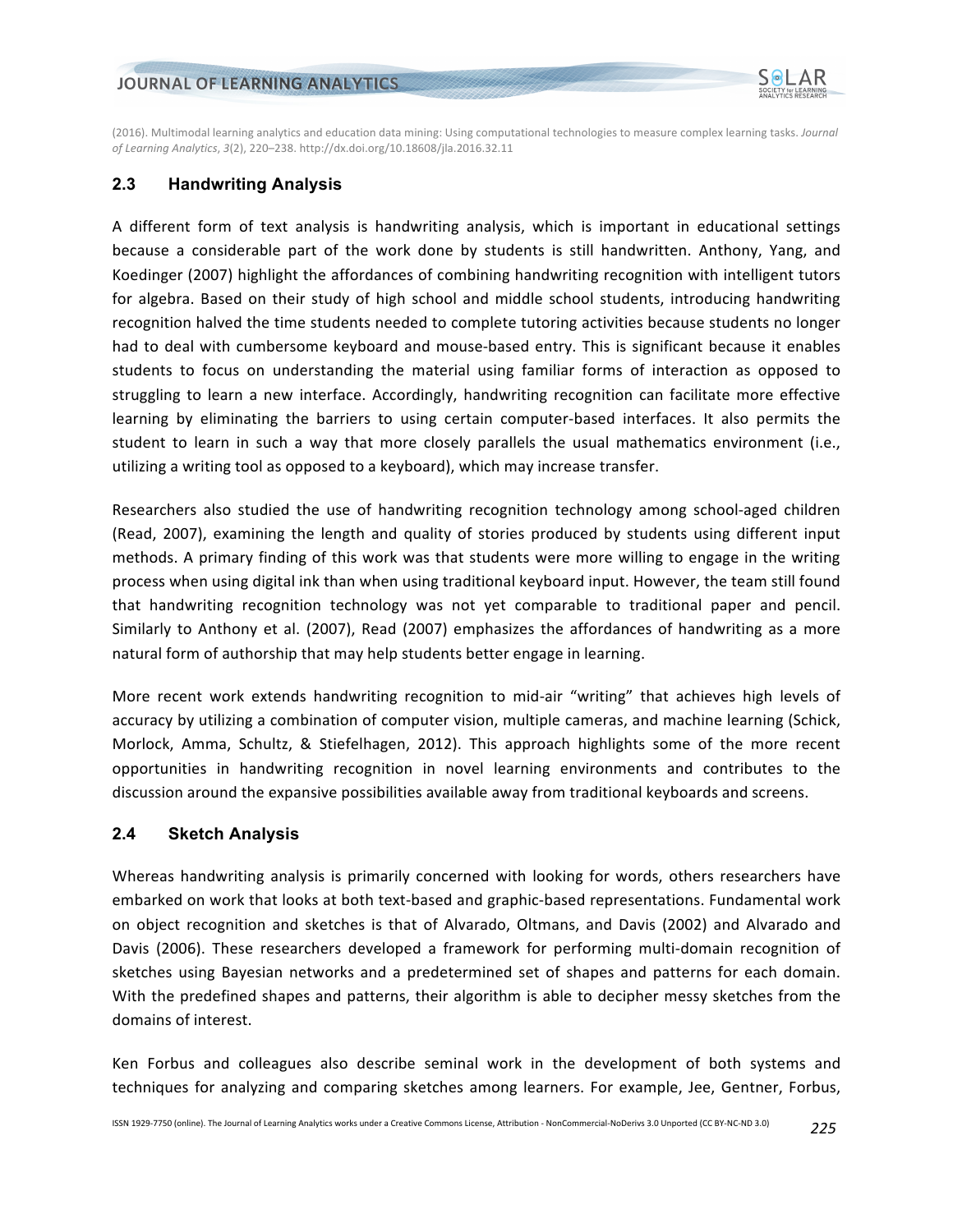

(2016). Multimodal learning analytics and education data mining: Using computational technologies to measure complex learning tasks. *Journal of Learning Analytics*, *3*(2), 220–238. http://dx.doi.org/10.18608/jla.2016.32.11

Sageman, & Uttal (2009) explain the design and implementation of CogSketch, a tool used to study how students of different levels of experience describe common scientific concepts in geology through sketches (Forbus, Usher, Lovett, Lockwood, & Wetzel, 2011). CogSketch pays particular attention to both the content and the process of the sketches being developed. Chang and Forbus (2012) extend this work on qualitative sketching to include quantitative analysis of sketching, which allows them to garner a more accurate representation and understanding of the sketches.

Sketching is particularly important given the current focus on conceptual learning in STEM. One of the most popular forms of eliciting student knowledge in science has been the creation of diagrams and concept maps. From this prior work, it is apparent that a number of research groups have demonstrated the ability to do meaningful analyses of sketches in order to study cognition and learning.

#### **2.5 Action and Gesture Analysis**

Action recognition has recently received considerable attention within the computer vision community. For example, work by Weinland, Ronfard, & Boyer (2006) and Yilmaz and Shah (2005), among others, has demonstrated the ability to detect basic human actions related to movement. The work of Weinland et al. (2006) involved developing a technique that could capture user actions independent of gender, body size, and viewpoint. The work of Yilmaz and Shah (2005) involved human action recognition using uncalibrated moving cameras, which might prove useful for the dynamic nature of classrooms and/or laboratories.

This kind of work is currently being applied to classroom settings as well. Raca, Tormey, and Dillenbourg (2014), for instance, are pioneering ways of capturing student engagement and attention by conducting frame-by-frame analyses of videos taken from the teacher's position. They show that students' motion and level of attention can be estimated using computer vision, and that individuals with lower levels of attention are slower to react than focused students. This line of work opens the door for new kinds of feedback loops for teachers, by providing not only real-time information about students but also aggregate measures of their levels of attention over time.

Other work in the area of gesture recognition has leveraged infrared cameras and accelerometers that are affixed to the research subject. Using infrared, one avoids some of the complications that may exist with camera geometry, lighting, and other forms of visual variance. Using this approach Schlömer, Poppinga, Henze, and Boll (2008) demonstrate the ability to construct a gesture recognition system by capturing and processing accelerometer data from a Nintendo Wiimote. Their technique allows them to reliably capture gestures for squares, circles, rolling, the shape "Z," etc.

More recent work has taken advantages of the Microsoft Kinect sensor and simple infrared detectors as low cost tools for capturing and studying human gestures. The Mathematical Imagery Trainer (Howison, Trninic, Reinholz, & Abrahamson, 2011) uses hand gestures captured by the Kinect sensor as a way for studying student understanding of proportions. Students use their hands to indicate the relationship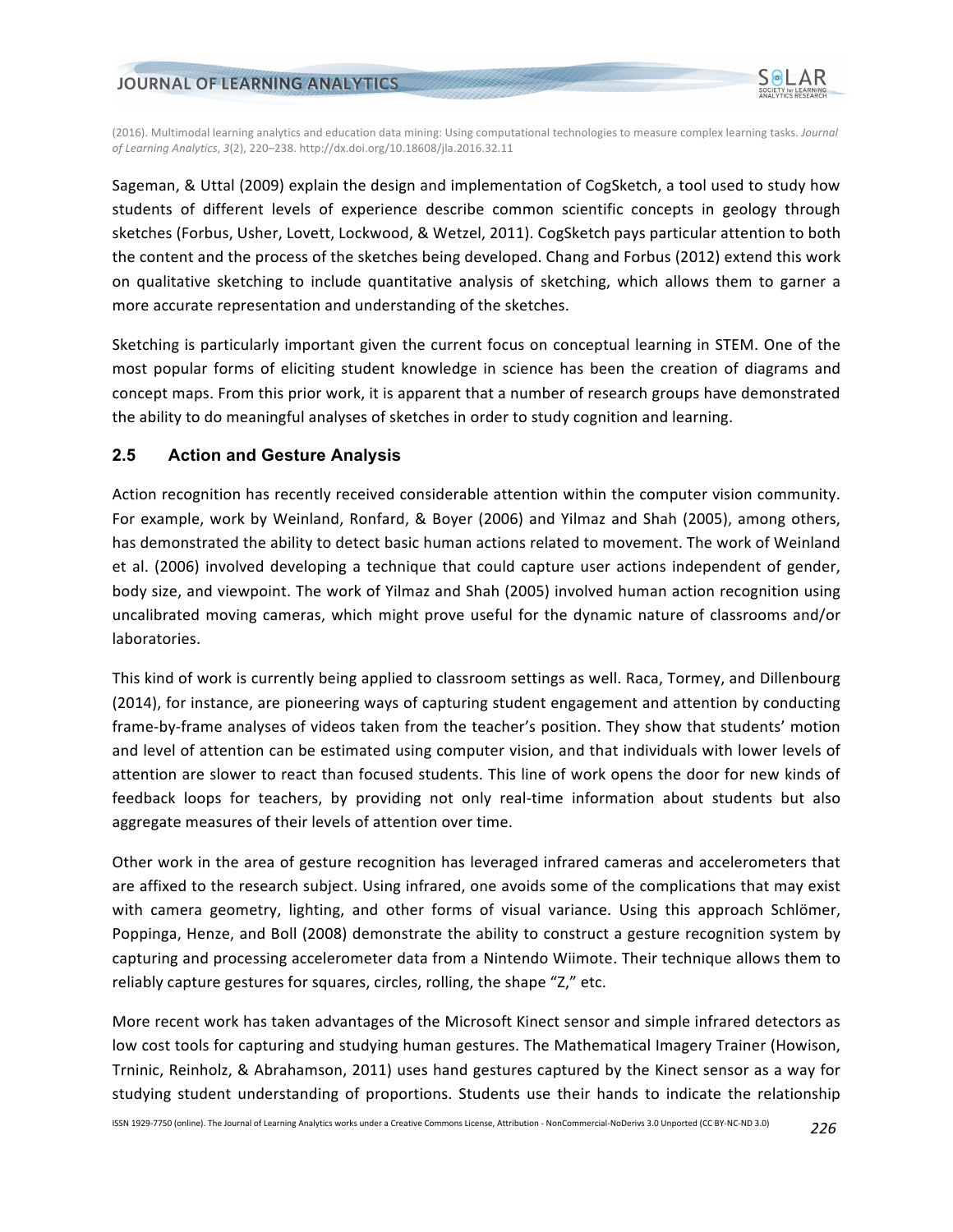

(2016). Multimodal learning analytics and education data mining: Using computational technologies to measure complex learning tasks. *Journal of Learning Analytics*, *3*(2), 220–238. http://dx.doi.org/10.18608/jla.2016.32.11

between two values, and benefit from visual feedback on the correctness of their hand placement. This system also enables teachers to give students real-time, immediate feedback and change their instruction as they perceive students' difficulties (and not only after the fact), and points to one of the main benefits of multimodal learning analytics. As an even more basic example, the Kinect sensor can be used to give teachers and students immediate feedback about the amount of gesticulation that they are doing. Hence, without requiring a set of recommended actions, low-cost sensing of movement could be useful in helping students and teachers be more aware of their own behaviours.

Related to the measurement of student gesticulation, early work in this domain by Worsley and Blikstein (2013) involved a comparison of hand/wrist movement between experts and novices as they completed an engineering design task. In particular, the researchers used hand/wrist movement data from a Kinect sensor to examine the extent of two-handed action, and found that experts were much more likely to employ two-handed actions than novices. These preliminary results aligned with theories associated with two-handed inter-hemispheric actions, and provided initial motivation for studying gestures in complex learning environments.

In a similar line of work, Schneider and Blikstein (2014) used a Kinect sensor to evaluate student strategies when interacting with a Tangible User Interface (TUI): their task was to learn about the human hearing system by interacting with 3D-printed organs of the inner ear. Using clustering algorithms, the authors found that students' body postures fell into three prototypical positions (Figure 1): an active, semi-active, or passive state. The amount of time spent in the active state was significantly correlated with higher learning gains, and the time spent in the passive state was significantly correlated with lower learning gains. More interestingly, the number of transitions between those states was the strongest predictor of learning. Those results suggest that successful students went through cycles of reflection and action, which helped them gain a deeper understanding of the domain taught. This approach shows the potential of using clustering methods on gestures data to find recurring behaviours associated with higher learning gain.



**Figure 1: Using k-means on student body posture (Schneider & Blikstein, 2014). The first state (left)** is active, with both hands on the table; the second (middle) is passive, with arms crossed; the third (right) is semi-active, with only one hand on the table.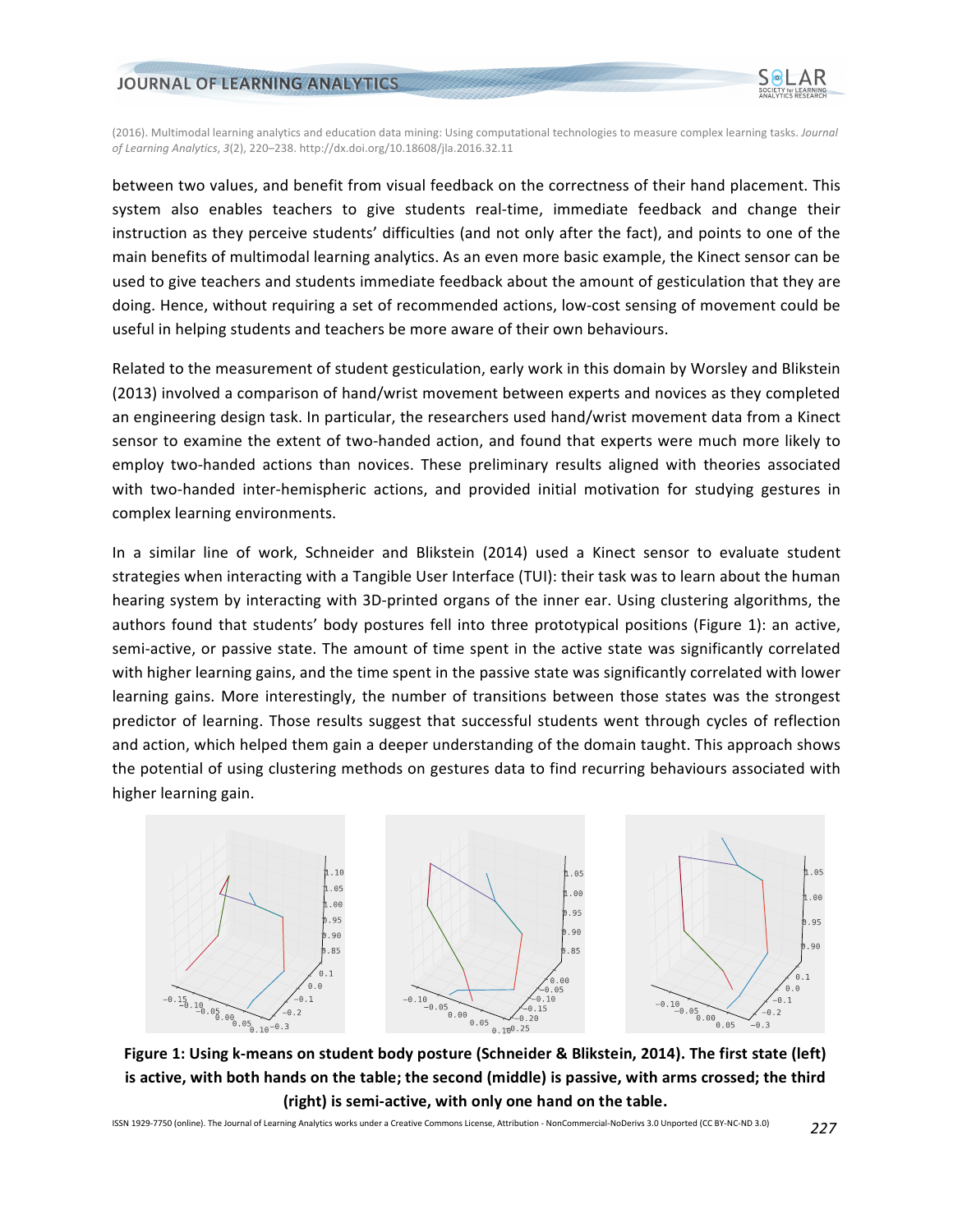



(2016). Multimodal learning analytics and education data mining: Using computational technologies to measure complex learning tasks. *Journal of Learning Analytics*, *3*(2), 220–238. http://dx.doi.org/10.18608/jla.2016.32.11

As a whole, the advances in action and gesture recognition, and the introduction of low-cost, highaccuracy sensors is creating additional opportunities for action and gesture recognition to be included in education research.

## **2.6 Affective State Analysis**

Studying students' affective states can often be challenging and hard to validate. However, several studies have demonstrated that identifying affect can be done consistently, and that affect is an important marker in studying and understanding learning.

#### *2.6.1 Human Annotated Affective States*

Baker, D'Mello, Rodrigo, & Graesser (2010) and Pardos, Baker, San Pedro, Gowda, & Gowda (2013) are examples of work using human annotated affective states. In Pardos et al. (2013), the researchers used the Baker-Rodrigo Observation Method Protocol (BROMP) (Ocumpaugh, Baker, & Rodrigo, 2012) to correlate student behaviour and affect while participating in cognitive tutoring activities with performance on standardized tests. They found that the learning gains associated with certain affective states, namely boredom and confusion, are highly dependent on the level of scaffolding that the student is receiving. This finding builds on prior work that studies affective state as students participate in cognitive tutoring activities (e.g., Litman, Moore, Dzikovska, & Farrow, 2009; Forbes-Riley, Rotaru, & Litman, 2009).

#### *2.6.2 Automatically Annotated Affective State*

Other work, using the Facial Action Coding System (FACS), has demonstrated that researchers can recognize student affective state by simply observing their facial expressions. In the case of Craig, D'Mello, Witherspoon, and Graesser (2008), researchers were able to perceive boredom, stress, and confusion by applying machine learning to video data of the student's face throughout the tutoring experience. Data was collected while students interacted with AutoTutor, an intelligent tutoring system for learning science. The technique that Craig et al. (2008) validated is a highly non-invasive mechanism for realizing student sentiment, and can be coupled with computer vision technology to enable machines to detect changes in emotional state or cognitive-affect automatically. Worsley and Blikstein (2015) utilize the Facial Action Coding System to compare two different experimental conditions. More specifically, the authors compared the frequency and rate of transitions among four automatically derived affective states that are conjectured to be important for learning. In particular, they were able to show that the two experimental conditions expressed significantly different rates of confusion and differed in how frequently they transitioned from neutral to surprise, and from neutral to confusion. Being in, or transitioning to a confused expression was generally associated with good outcomes, whereas being more surprised, or transitioning to an expression of surprise was generally associated with less favourable outcomes.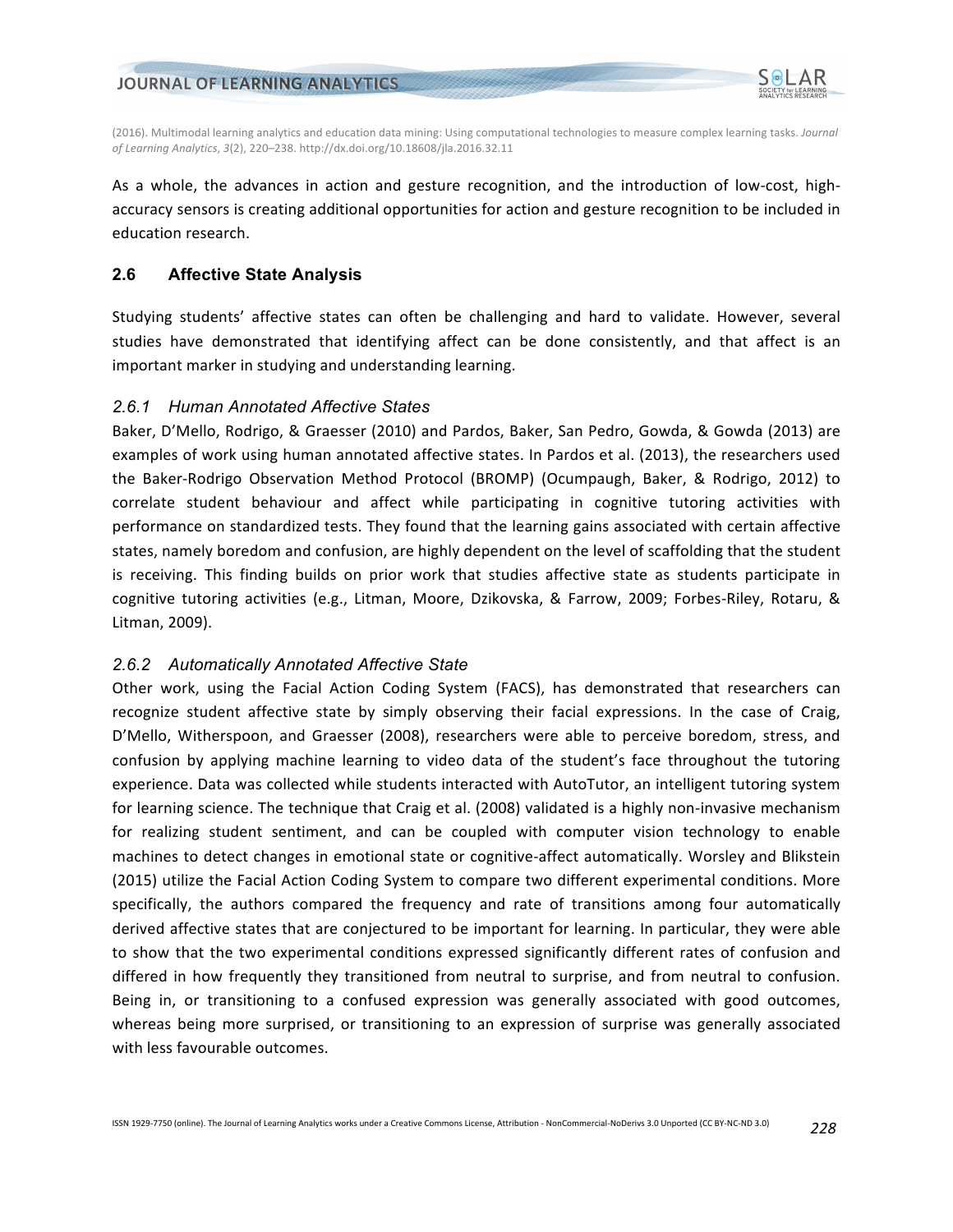

(2016). Multimodal learning analytics and education data mining: Using computational technologies to measure complex learning tasks. *Journal of Learning Analytics*, *3*(2), 220–238. http://dx.doi.org/10.18608/jla.2016.32.11

Researchers have also used conversational cues to realize students' emotional states. Similar to Craig et al. (2008), D'Mello, Craig, Witherspoon, McDaniel, & Graesser (2008) designed an application that could use spoken dialogue to recognize the states of boredom, frustration, flow, and confusion. Researchers were able to resolve the validity of their findings through comparison to emote-aloud (a derivative of talk-aloud where participants describe their emotions as they feel them) activities while students interacted with AutoTutor.

## *2.6.3 Physiological Markers of Affective State*

More recent work in this space was able to accurately predict the affective state, and the source of the change in affective state for users as they interact with a computer-based tutoring system (Conati & MacLaren, 2009). In particular, the system was able to predict when students experienced joy, distress, and admiration effectively. In the past years, other researchers have expanded the detection of affect within educational contexts to leverage physiological markers (Hussain, AlZoubi, Calvo, & D'Mello, 2011; Chang, Nelson, Pant & Mostow, 2013).

Especially when dealing with web-based and tutoring activities, identifying the intensity and the timeoccurrence of the emotional state is an important clue to distinguish an affective learning process from a pleasant, but not learning-effective, computer-based activity. Seeking clarity on this distinction, Muldner, Burleson, and VanLehn (2010), used physiological (skin conductance sensor and pupil dilatation), behavioural (speaking aloud protocol, posture in the chair, and mouse clicks) and taskrelated data to predicted moments of excitement associated to learning, referred to as a "yes!" moment. They found that the "yes!" moment was associated with more reasoning, effort, and investment in solving the task, suggesting that the intensity of this positive emotion after the achievement of a goal may be a predictor of increased learning.

This same physiological approach is also useful to identify negative feelings and reactions, which in turn is associated with lower performance in cognitive tasks. An increase in physiological reactivity was observed by Lunn and Harper (2010) to be associated with a frustrating web-based activity. Moreover, Choi et al. (2010) demonstrated that tense emotions induced by an external stimulus have a negative effect on performance in a subsequent cognitive task.

The various studies of student affect emphasize the potential for empowering educators through student sentiment awareness. Using one, or more, of the modalities of speech, psychophysiological markers, and computer vision, researchers are able to better understand the relationship between affect and learning, and at a much more detailed level.

## **2.7 Neurophysiological Markers**

Though briefly mentioned in the previous section, there is a growing cadre of researchers doing work on psychophysiology, and its relationship to cognition and learning. Burt and Obradović (2013) provide an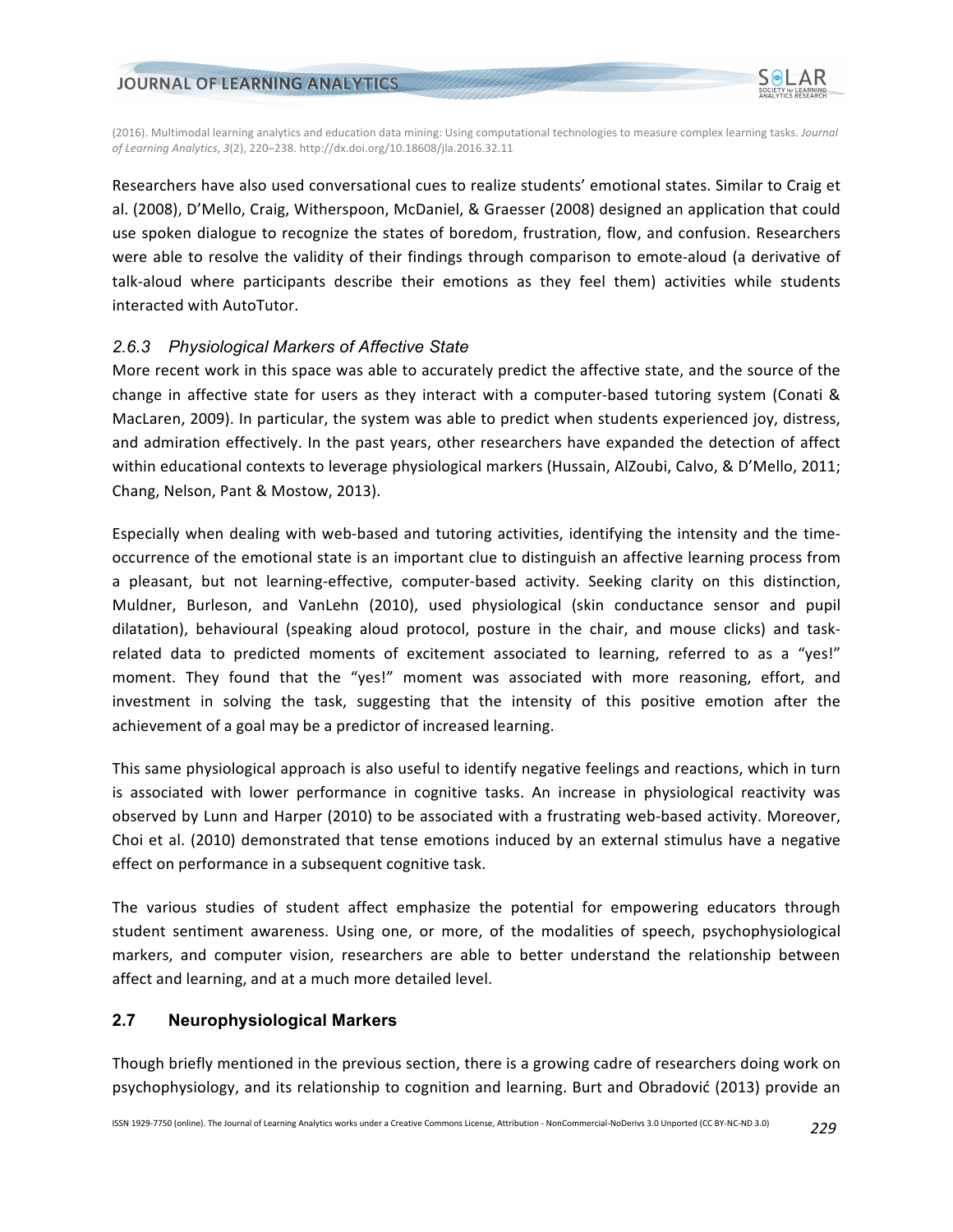

(2016). Multimodal learning analytics and education data mining: Using computational technologies to measure complex learning tasks. *Journal of Learning Analytics*, *3*(2), 220–238. http://dx.doi.org/10.18608/jla.2016.32.11

overview of this domain, while also pinpointing key areas for researchers to pay attention to when doing this work. Other researchers, such as Stevens, Galloway, and Berka (2007), describe the IMMEX system used to study the electroencephalograms (EEGs) of students as they participate in a computer-based environment. In their work, they also present preliminary findings on the relationship between EEG and cognitive load, distraction, and engagement. One unexpected finding of the research was that even as a student's skill level increased, the workload remained the same. This unexpected result highlights one of the key affordances of these new multimodal modes of analysis: they may challenge researchers to question previously held assumptions or intuitions about student learning. The study of Stevens et al. (2007) is only one among a host of cutting-edge publications that examine cardiovascular physiology (Cowley, Ravaja, & Heikura, 2013), mid-frontal brain activity (Luft, Nolte, & Bhattacharya, 2013), and other connections between cognition and physiology (Burt & Obradović, 2013).

Moreover, studies vary in the number of sensors used as well as in the types of analyses. Using a single channel portable EEG device, Chang, Nelson, Pant & Mostow (2013) were able to distinguish easy and difficult sentences read by children and adults. In a more complex task, nine EEG channels were used to identify differences from solutions created by students when solving a maze problem that required physics concepts. Students with better solutions (reduced number of leans used) had higher theta power in the frontal areas of the brain, which is related to mental effort, concentration, and attention (She et al., 2012). Neuroimaging techniques increased the comprehension about brain mechanisms involved in learning as well in learning disabilities. Understanding brain mechanisms required for cognitive processing and learning is important to either adapt learning methodologies to specific topics or create interventions for students with specific needs.

#### **2.8 Eye Gaze Analysis**

Another area applicable to educational research is eye tracking and gaze analysis. While this technology has long been used within the field of research on consumer electronics and software usage, recent work in a variety of learning environments has shown eye tracking can be useful for understanding student learning. One of the constructs more related to eye gaze is attention. For example, Gomes, Yassine, Worsley, and Blikstein (2013) captured eye-tracking data from high school students as they completed a collection of engineering design games. By using machine learning to cluster the students based on their gaze patterns, the team identified that the highest performing students used very similar patterns in where they looked, how longed they looked, and their level of systematicity.

Data from eye tracking also helps to understand what kind of approaches are useful in helping students to enhance learning. Mason, Pluchino, Tornatora, and Ariasi (2013) demonstrated that using pictures in a scientific text is better than using only text. However, based in the number of fixations in the final part of the text, the authors conclude that using an abstract picture that represents the topic studied (physics phenomena) appears to be more efficient, i.e., same performance but less cognitive load than using a concrete illustration about the same topic,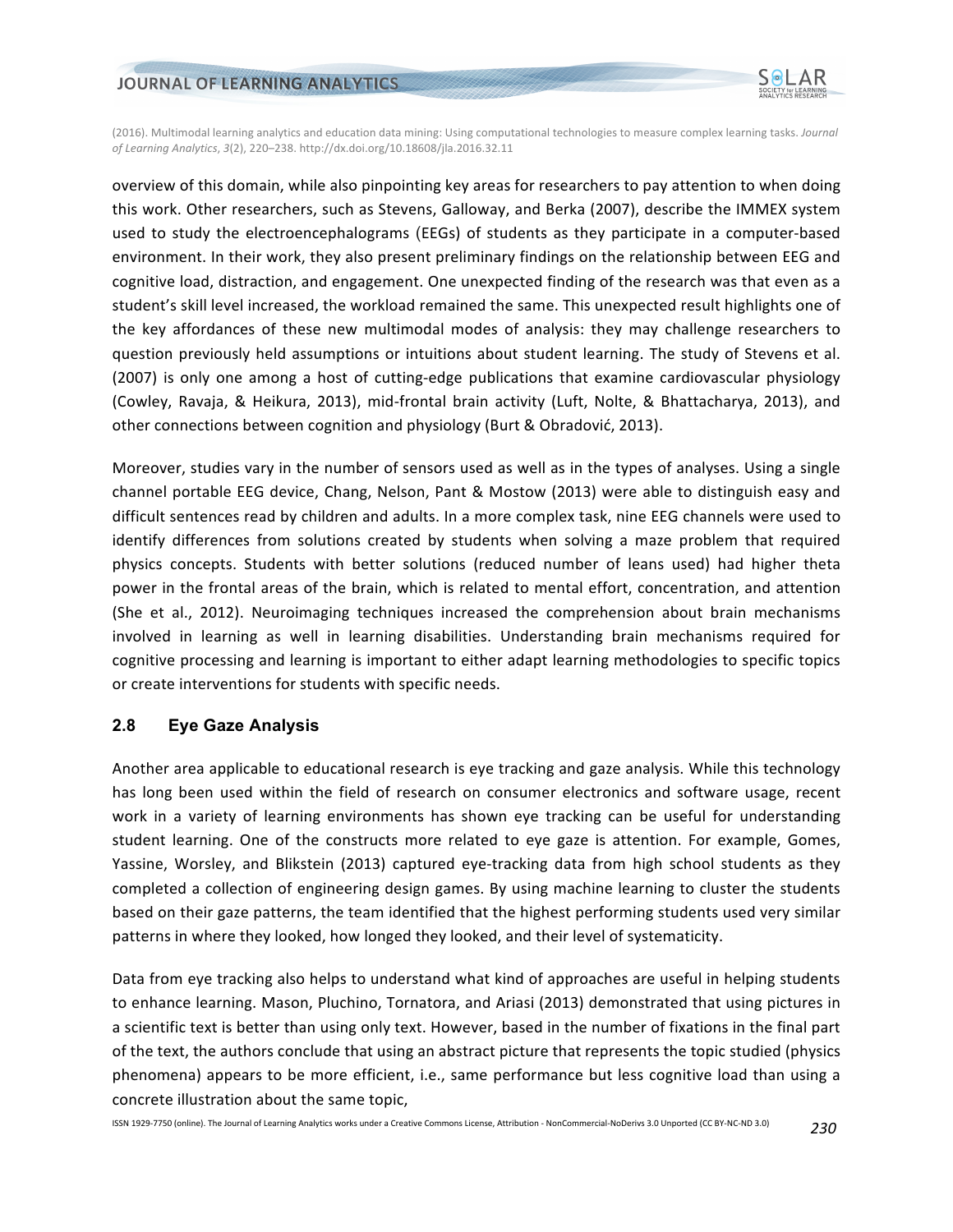

(2016). Multimodal learning analytics and education data mining: Using computational technologies to measure complex learning tasks. *Journal of Learning Analytics*, *3*(2), 220–238. http://dx.doi.org/10.18608/jla.2016.32.11

However, de Koning, Tabbers, Rikers, and Paas (2010) argue that looking at specific stimulus can represent the student's shifting of attention to possible areas of interest, but does not always mean that they are learning. In their study, students looked longer and more often at an instructional animation with cues compared to the same animation without cues, but the authors could not confirm that giving cues would reduce the student's cognitive load or even increase conceptual understanding.

Notwithstanding, the most promising use of eye-tracking technology in education has been to study small collaborative learning groups. The overall framework for this type of work is to synchronize two eye-trackers and compute the number of times a particular group achieves joint visual attention (JVA). JVA has been studied extensively in a variety of disciplines (developmental psychology, communication, learning sciences) and is known as a strong predictor of a group's quality of collaboration. Richardson and Dale (2005), for instance, found that the degree of gaze recurrence between individual speakerlistener dyads (i.e., the proportion of alignment of their gazes) was correlated with the listeners' accuracy on comprehension questions. In a remote collaboration, Jermann, Mullins, Nüssli, and Dillenbourg (2011) describe how "good" programmers tend to have a higher recurrence of joint visual attention when having productive interactions, compared to less proficient programmers. Additionally, recent work by Schneider and Pea (2013) suggests that JVA is not just a proxy for predicting collaboration, but can also be influenced to improve communication between students. They designed an intervention in which students worked in pairs (in different rooms). In one condition, the two participants could see each other's gaze; in the other condition, no such augmentation was provided. Their task was to study a set of diagrams to learn about the human visual system. Those who could see the gaze of their partner in real time on the screen achieved significantly higher learning gains and had a higher quality of collaboration. Those findings highlight the potential of using *gaze-awareness* tools for augmenting student interactions in various learning environments and settings. It should be noted that those examples are limited to remote collaborations. Schneider et al., (2015) extends this line of work to co-located settings. Using mobile eye-trackers and computer vision algorithms, they were able to replicate the findings above: in a side-by-side collaboration, JVA was found to be a significant predictor of student learning gains and performance on a problem-solving task.

Finally, Schneider and Pea (2014) are expanding what can be predicted when combining JVA, network analysis and machine learning. In this work, they describe networks where nodes represent visual fixations and edges represent saccades. Their findings suggest that when those networks characterize a dyad (i.e., the size of a node represents the amount of joint visual attention on one particular area of the screen), different properties of the network are associated with different facets of a good collaboration. For instance, the extent to which students reach consensus during a problem-solving task is associated with the average size of the strongly connected components of the graphs. They found that other dimensions of a productive collaboration (sustaining mutual understanding, dialogue management, information pooling, reaching consensus, task division, task management, technical coordination,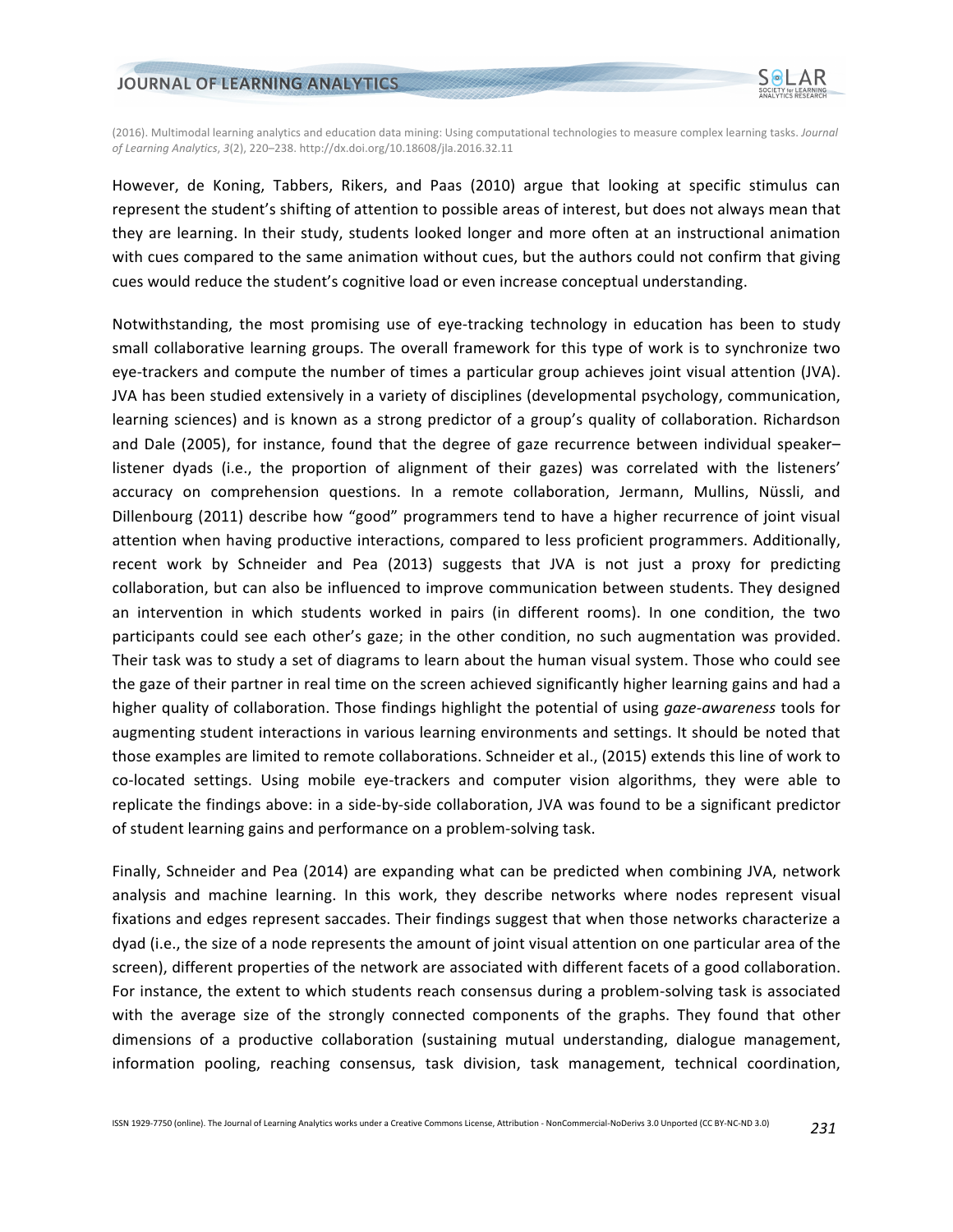(2016). Multimodal learning analytics and education data mining: Using computational technologies to measure complex learning tasks. *Journal of Learning Analytics*, *3*(2), 220–238. http://dx.doi.org/10.18608/jla.2016.32.11

reciprocal interaction, individual task orientation) could similarly be predicted by applying machinelearning algorithms on the features of those graphs.

These studies suggest interesting opportunities to understand and enhance collaborative learning using eye-tracking data. More specifically, they provide new ways to study small-group visual coordination and its relationship to productive learning strategies. Recent work is generalizing this line of inquiry across various settings, which opens promising new doors for predicting and influencing collaboration among students.

#### **2.9 Multimodal Integration and Multimodal Interfaces**

Having considered several example modalities currently being used by researchers to study student learning individually, we now turn to a final example that entails analysis using multiple modalities. As previously noted, Multimodal Learning Analytics also builds on the idea of multimodal integration and multimodal interfaces. Multimodal integration is the synchronous alignment and combination of data from different modalities (or contexts) in order to get a clearer understanding of the learning cues that students are producing. Worsley (2014) and Worsley and Blikstein (2014) discuss and employ various multimodal learning analytics techniques. Worsley (2014) considers the impact of using different multimodal data fusion approaches. Specifically, the paper highlights naïve fusion, low-level (or datalevel) fusion and high-level (or quasi feature-level) fusion as having differing levels of utility, and as being associated with different underlying research questions. Naïve fusion was the label given to multimodal analyses that built machine-learning classifiers from the summary statistic generated from each of the data streams or features. In many cases, these features are first subjected to feature selection in order to reduce the feature space down to something reasonable. Low-level fusion (or feature fusion) involved synchronizing the data at each time step and conducting analyses on the features after they have been fused together. Finally, high-level fusion is described as extracting one of more semantic level features from one or more data streams before fusing them with the other data streams. An example of this would be to do gesture recognition or speech recognition before aligning the hand/wrist movement and/or audio channels with the other data sources available for analysis.

In Worsley and Blikstein (2014), the authors present a multimodal comparison from a two-condition experiment, in which students worked in pairs to complete an engineering design challenge. By using hand/wrist movement, electro-dermal activation, and voice activity detection, the authors were able to identify a set of representative multimodal states that students used, and subsequently used those states to model each student's design approach. Interestingly, students in the two experimental conditions used markedly different approaches. In this way, then, the analysis served to reveal some of the behavioural differences associated with the two different experimental conditions. The analysis also revealed that the multimodal behaviours observed had clear correlations with prior work on epistemological framing (Russ, Lee, & Sherin, 2012).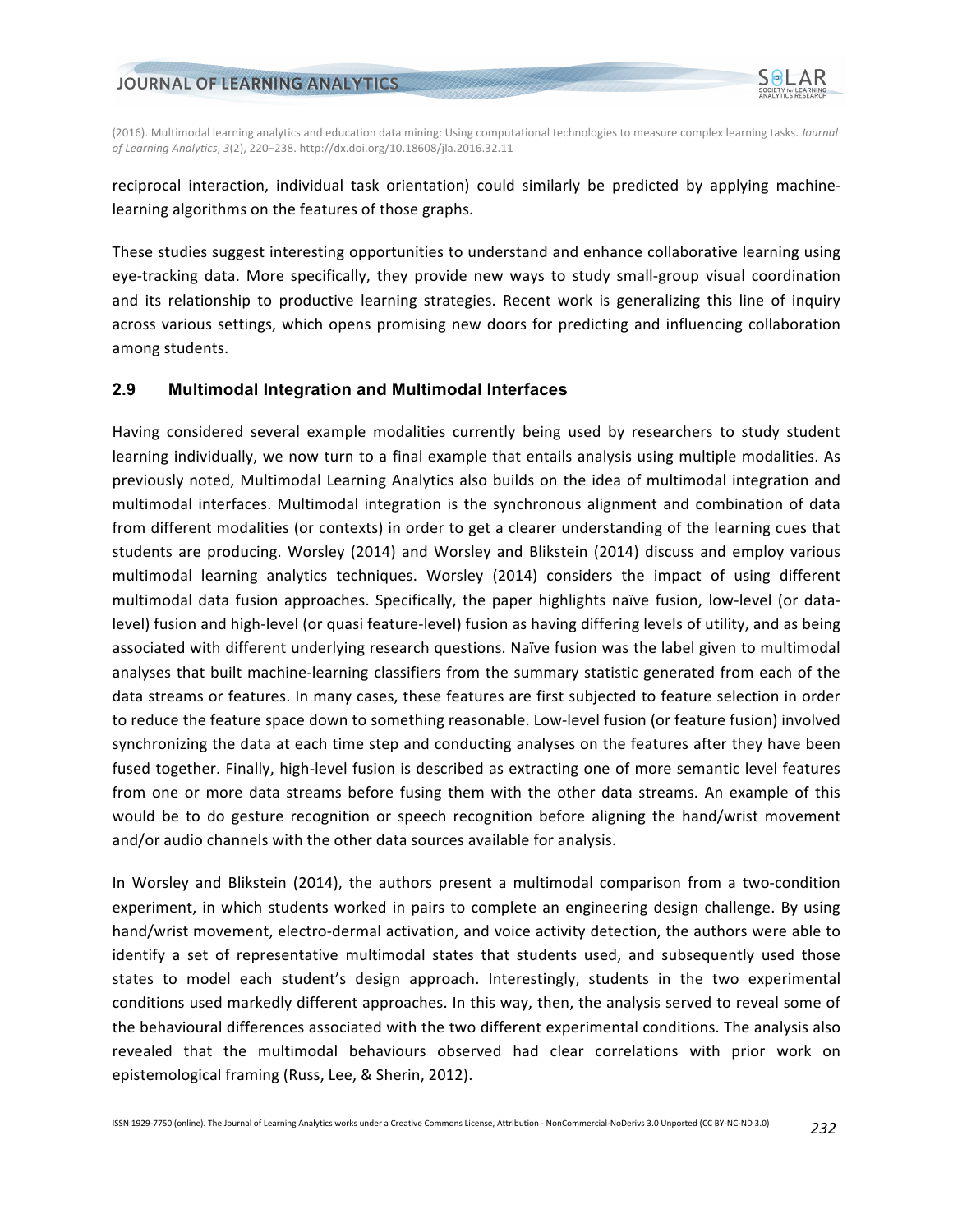

(2016). Multimodal learning analytics and education data mining: Using computational technologies to measure complex learning tasks. *Journal of Learning Analytics*, *3*(2), 220–238. http://dx.doi.org/10.18608/jla.2016.32.11

The strategies used in Worsley (2014) and Worsley and Blikstein (2014) represent a small fraction of the work being done in the multimodal analysis community, which spans a variety of complex approaches for doing multimodal fusion at different levels of analysis, as well as using a variety of algorithms, data representations, and strategies for training and testing said algorithms (see Song, Morency, & Davis, 2012; Scherer et al., 2012; and Ngiam et al., 2011 for more details.) A particular challenge, however, is reconciling the complexities of these computational approaches with actionable ideas and theories for learning.

Taken together, the prior research points to a wealth of technology and methodologies that can be used for doing multimodal analysis of student learning across a diversity of environments. By studying learning through these different lenses we can better identify how students are changing, and make more sense of their changes. Furthermore, multimodal analysis enables researchers to get far more nuanced and complex understandings of student learning processes, something that we have only begun to study at scale.

## **3 CONCLUSION**

In this article, we have presented a review of the literature on what we have termed "multimodal learning analytics"  $-$  a set of techniques employing multiple sources of data (video, logs, text, artifacts, audio, gestures, biosensors) to examine learning in realistic, ecologically valid, social, mixed-media learning environments.

The incorporation of multimodal techniques, which are extensively used in the multimodal interaction community, should enable researchers to examine unscripted, complex tasks in more holistic ways. In particular, we have focused on describing a set of modalities that have been the topic of multimodal analysis for decades, as well as modalities that have recently emerged as new data streams through which researchers can study human interaction and behaviour.

## **REFERENCES**

- Alvarado, C., & Davis, R. (2006). Dynamically constructed Bayes nets for multi-domain sketch understanding. *Proceedings of the ACM SIGGRAPH 2006 Courses* (A. 33). http://dx.doi.org/10.1145/1281500.1281544
- Alvarado, C., Oltmans, M., & Davis, R. (2002). A framework for multi-domain sketch recognition. *Proceedings of AAAI Spring Symposium on Sketch Understanding*, Palo Alto, California (pp. 1–8). Retrieved from http://rationale.csail.mit.edu/publications/Alvarado2002Framework.pdf
- Anthony, L., Yang, J., Koedinger, K. (2007). Adapting handwriting recognition for applications in algebra learning. Proceedings of the ACM Workshop on Educational Multimedia and Multimedia *Education* (EMME 2007), 47–56. http://dx.doi.org/10.1145/1290144.1290153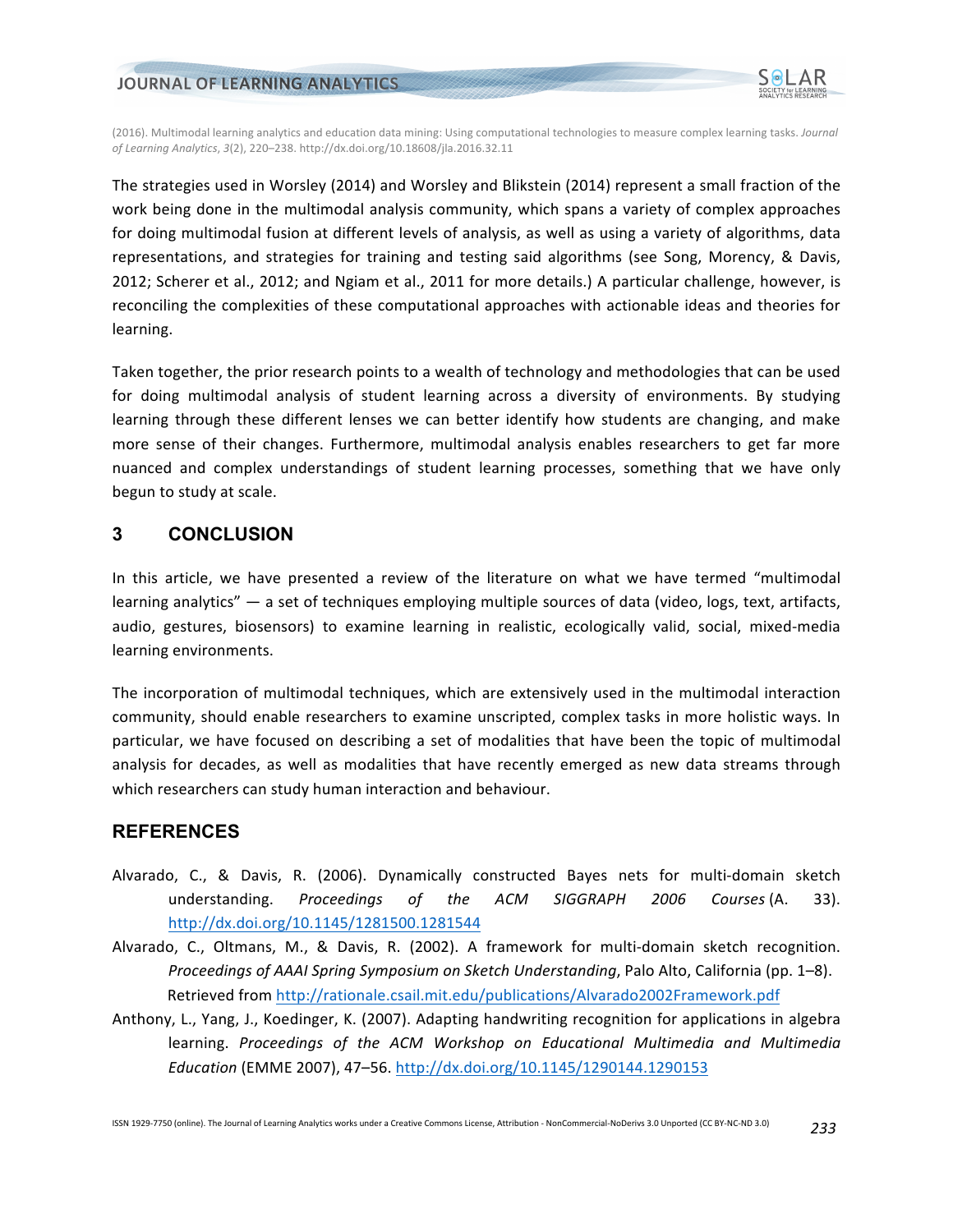

- Baker, R., D'Mello, S. K., Rodrigo, M. M. T., Graesser, A. C. (2010). Better to be frustrated than bored: The incidence, persistence, and impact of learners' cognitive-affective states during interactions with three different computer-based learning environments. *International Journal of Human*-*Computer Studies, 68*(4), 223–241. http://dx.doi.org/10.1016/j.ijhcs.2009.12.003
- Barron, B., & Darling-Hammond, L. (2010). Prospects and challenges for inquiry-based approaches to learning. In H. Dumont, D. Istance, & F. Benavides (Eds.), *The nature of learning: Using research* to inspire practice (pp. 199-225). Paris: OECD.
- Beck, J. E., & Sison, J. (2006). Using knowledge tracing in a noisy environment to measure student reading proficiencies. International Journal of Artificial Intelligence in Education, 16(2), 129-143.
- Burt, K. B., & Obradović, J. (2013). The construct of psychophysiological reactivity: Statistical and psychometric issues. *Developmental Review*, *33*(1), 29–57. http://dx.doi.org/10.1016/j.dr.2012.10.002
- Chang, K. M., Nelson, J., Pant, U., & Mostow, J. (2013). Toward exploiting EEG input in a reading tutor. *International Journal of Artificial Intelligence in Education*, *22*(1), 19–38. http://dx.doi.org/10.1007/978-3-642-21869-9\_31
- Chang, M., & Forbus, K. (2012). Using quantitative information to improve analogical matching between sketches. In Proceedings of the 24<sup>th</sup> Annual Conference on Innovative Applications of Artificial Intelligence (AAAI-12), Toronto, Canada, 2269-2274.
- Choi, M. H. C., Su-Jeong Lee, S. J. L., Jae-Woong Yang, J. W. Y., Ji-Hye Kim, J. H. K., Jin-Seung Choi, J. S. C., Jang-Yeon Park, J. Y. P., ... & Dae-Woon Lim, D. W. L. (2010). Changes in cognitive performance due to three types of emotional tension. International Journal of Bio-Science and Bio-*Technology*, *2*(4), 23–28. http://dx.doi.org/10.1007/978-3-642-17622-7\_26
- Conati, C., & Maclaren, H. (2009). Empirically building and evaluating a probabilistic model of user affect. *User Modeling and User-Adapted Interaction, 19*(3), 267–303. http://dx.doi.org/10.1007/s11257-009-9062-8
- Cowley, B., Ravaja, N., & Heikura, T. (2013). Cardiovascular physiology predicts learning effects in a serious game activity. *Computers* & Education, 60(1), 299-309. http://dx.doi.org/10.1016/j.compedu.2012.07.014
- Craig, S. D., D'Mello, S., Witherspoon, A., & Graesser, A. (2008). Emote aloud during learning with AutoTutor: Applying the facial action coding system to cognitive-affective states during learning. *Cognition & Emotion*, *22*(5), 777–788. http://dx.doi.org/10.1080/02699930701516759
- D'Mello, S., Craig, S., Witherspoon, A., McDaniel, B., & Graesser, A. (2008). Automatic detection of learner's affect from conversational cues. User Modeling and User-Adapted Interaction, 18(1), 45–80.http://dx.doi.org/10.1007/s11257-007-9037-6
- de Koning, B. B., Tabbers, H. K., Rikers, R. M., & Paas, F. (2010). Attention guidance in learning from a complex animation: Seeing is understanding? *Learning and Instruction*, *20*(2), 111–122. http://dx.doi.org/10.1016/j.learninstruc.2009.02.010
- Dewey, J. (1902). The school and society. Chicago, II: University of Chicago Press.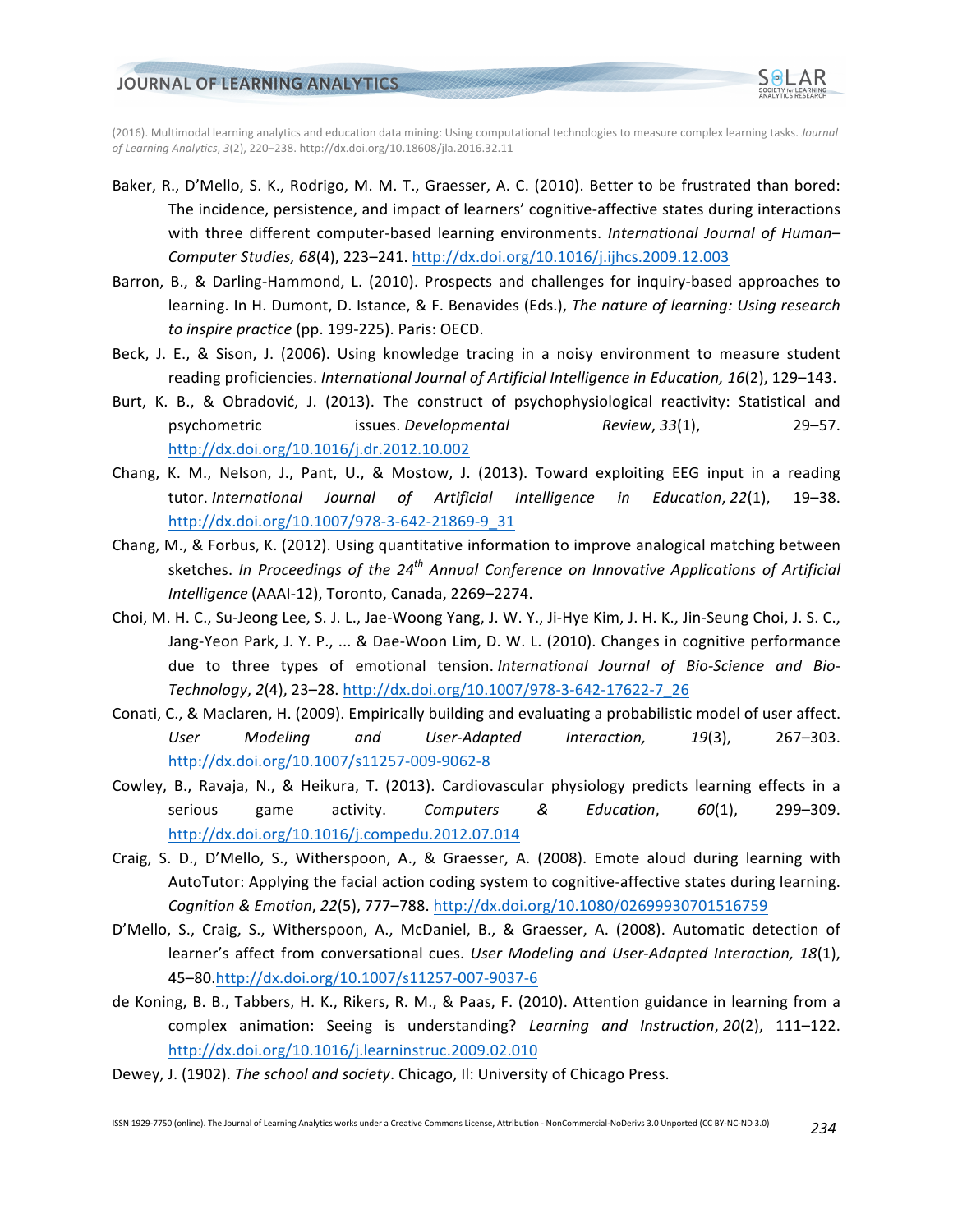

- Dym, C. L. (1999). Learning engineering: Design, languages, and experiences. *Journal of Engineering Education, 88*(2), 145–148. http://dx.doi.org/10.1002/j.2168-9830.1999.tb00425.x
- Forbes-Riley, K., Rotaru, M., & Litman, J. (2009). The relative impact of student affect on performance models in a spoken dialogue tutoring system. *User Modeling and User-Adapted Interaction* (Special Issue on Affective Modeling and Adaptation), *18*(1–2), 11–43. http://dx.doi.org/10.1007/s11257-007-9038-5
- Forbus, K., Usher, J., Lovett, A., Lockwood, K., & Wetzel, J. (2011). CogSketch: Sketch understanding for cognitive science research and for education. *Topics in Cognitive Science*, 3(4), 648–666. http://dx.doi.org/10.1111/j.1756-8765.2011.01149.x
- Freire, P. (1970). *Pedagogia do Oprimido*. Rio de Janeiro: Paz e Terra.
- Gomes, J. S., Yassine, M., Worsley, M., & Blikstein, P. (2013). Analysing engineering expertise of high school students using eye tracking and multimodal learning analytics. In S. K. D'Mello, R. A. Calvo, & A. Olney (Eds.), *Proceedings of the* 6<sup>th</sup> International Conference on Educational Data *Mining* (EDM 2013), (pp. 375–377). Retrieved from http://www.educationaldatamining.org/EDM2013/papers/rn\_paper\_88.pdf
- Howison, M., Trninic, D., Reinholz, D., & Abrahamson, D. (2011). The Mathematical Imagery Trainer: from embodied interaction to conceptual learning. In G. Fitzpatrick, C. Gutwin, B. Begole, W. A. Kellogg & D. Tan (Eds.), *Proceedings of the annual meeting of CHI: ACM Conference on Human Factors in Computing Systems* (CHI 2011), (Vol. "Full Papers", pp. 1989-1998). http://dx.doi.org/10.1145/1978942.1979230
- Hussain, M. S., AlZoubi, O., Calvo, R. A., & D'Mello, S. K. (2011). Affect detection from multichannel physiology during learning sessions with AutoTutor. In G. Biswas, S. Bull, J. Kay, A. Mitrovic (Eds.), *Proceedings of the 15<sup>th</sup> International Conference on Artificial Intelligence in Education* (AIED), (pp. 131-138). http://dx.doi.org/10.1007/978-3-642-21869-9\_19
- Jee, B., Gentner, D., Forbus, K., Sageman, B., & Uttal, D. (2009). Drawing on experience: Use of sketching to evaluate knowledge of spatial scientific concepts. In N. Taatgen & H. van Rijn (Eds.), *Proceedings of the 31<sup>st</sup> Annual Conference of the Cognitive Science Society* (CogSci 2009), (pp. 2499-2504). Retrieved from http://blog.silccenter.org/publications\_pdfs/jee et al CogSci2009 Final.pdf
- Jermann, P., Mullins, D., Nüssli, M.-A., & Dillenbourg, P. (2011). Collaborative gaze footprints: Correlates of interaction quality. In H. Spada, G. Stahl, N. Miyake, N. Law (Eds.), *Proceedings of the* 11<sup>th</sup> International Conference on Computer-Supported Collaborative Learning (CSCL 2011), (Vol.1, pp. 184-191). Hong Kong: International Society of the Learning Sciences.
- Kirschner, P. A., Sweller, J., & Clark, R. E. (2006). Why minimal guidance during instruction does not work: An analysis of the failure of constructivist, discovery, problem-based, experiential, and inquiry-based teaching. *Educational Psychologist, 41*(2), 75–86. http://dx.doi.org/10.1207/s15326985ep4102\_1
- Klahr, D., & Nigam, M. (2004). The equivalence of learning paths in early science instruction. *Psychological Science, 15*(10), 661. http://dx.doi.org/10.1111/j.0956-7976.2004.00737.x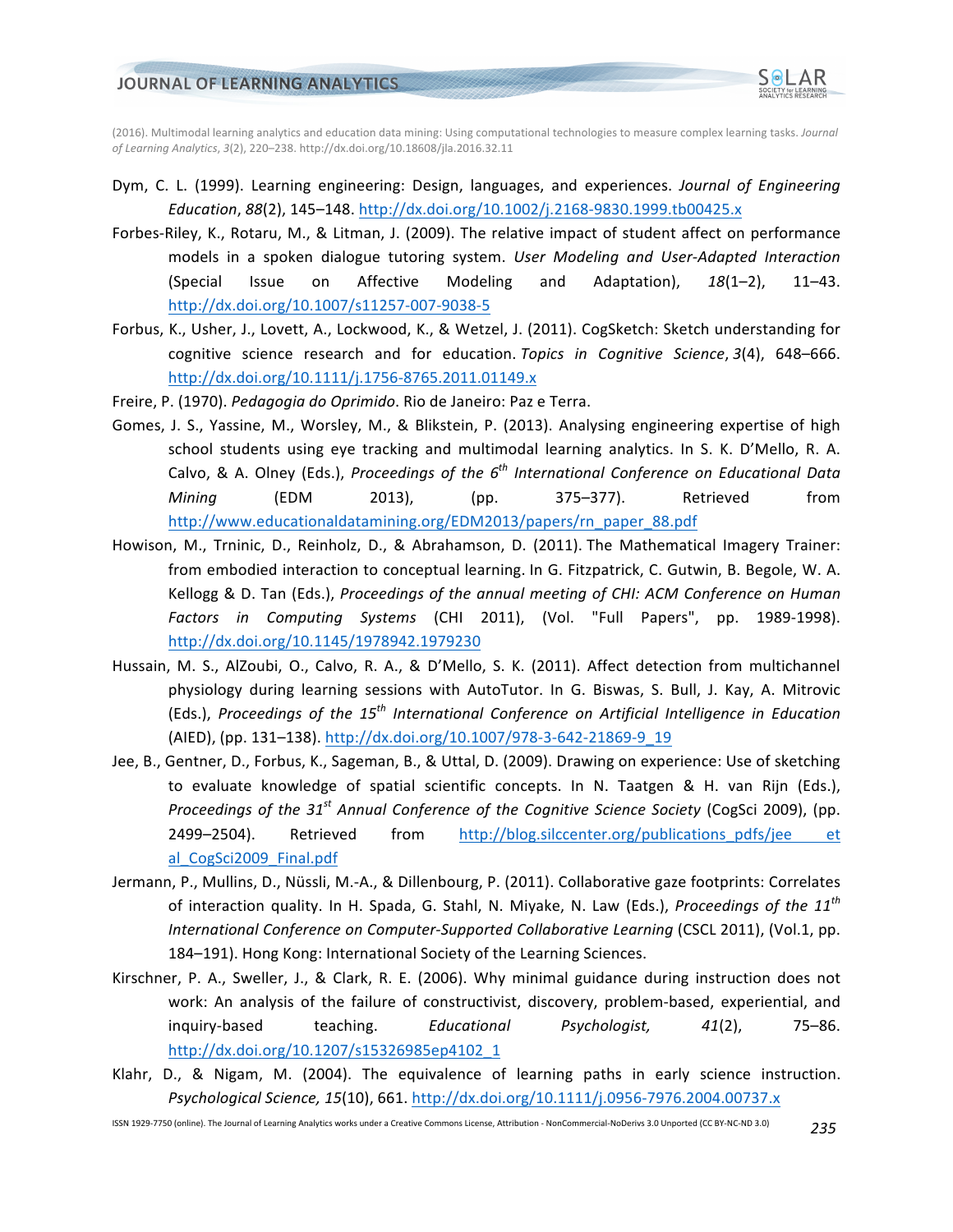

- Levy, F., & Murnane, R. J. (2004). *The new division of labor: How computers are creating the next job* market. Princeton, NJ: Princeton University Press.
- Litman, D., Moore, J., Dzikovska, M., & Farrow, E. (2009). Using natural language processing to analyze tutorial dialogue corpora across domains and modalities. *Proceedings of the 2009 conference on* Artificial Intelligence in Education: Building Learning Systems that Care: From Knowledge *Representation to Affective Modelling* (AIED '09), (pp. 149–156). The Netherlands: IOS Press. Retrieved from http://people.cs.pitt.edu/~litman/paper\_125.pdf
- Luft, C. D., Nolte, G., & Bhattacharya, J. (2013). High-learners present larger mid-frontal theta power and connectivity in response to incorrect performance feedback. The Journal of Neuroscience, 33(5), 2029-2038. http://dx.doi.org/10.1523/JNEUROSCI.2565-12.2013
- Lunn, D., & Harper, S. (2010). Using galvanic skin response measures to identify areas of frustration for older web 2.0 users. Proceedings of the 2010 International Cross Disciplinary Conference on Web *Accessibility* (W4A '10), (p. 34). http://dx.doi.org/10.1145/1805986.1806032
- Mason, L., Pluchino, P., Tornatora, M. C., & Ariasi, N. (2013). An eye-tracking study of learning from science text with concrete and abstract illustrations. The Journal of Experimental Education, *81*(3), 356–384.http://dx.doi.org/10.1080/00220973.2012.727885
- Montessori, M. (1965). *Spontaneous activity in education*. New York: Schocken Books.
- Muldner, K., Burleson, W., & VanLehn, K. (2010). "Yes!" Using tutor and sensor data to predict moments of delight during instructional activities. In P. de Bra, A. Kobsa, D. Chin (Eds.), *Proceedings of* 18th International Conference, UMAP 2010: User modeling, adaptation, and personalization (Lecture Notes in Computer Science Series), (Vol. 6075, pp. 159–170). http://dx.doi.org/10.1007/978-3-642-13470-8\_16
- Munteanu, C., Penn, G., & Zhu, X. (2009). Improving automatic speech recognition for lectures through transformation-based rules learned from minimal data. *Proceedings of the Joint Conference of* the 47th Annual Meeting of the ACL and the 4th International Joint Conference on Natural Language Processing of the AFNLP (Vol. 2, Vol. 2), (pp.764–772). Stroudsburg, PA: ACM.
- Ngiam, J., Khosla, A., Kim, M., Nam, J., Lee, H., & Ng, A. Y. (2011). Multimodal deep learning. *Proceedings of the 28th International Conference on Machine Learning* (ICML-11), (pp. 689– 696). Retrieved from http://machinelearning.wustl.edu/mlpapers/papers/ICML2011Ngiam\_399
- Ocumpaugh, J., Baker, R. S. J. d., Rodrigo, M. M. T. (2012). *Baker-Rodrigo Observation Method Protocol (BROMP)* 1.0: Training Manual. Version 1.0. [Technical Report]. New York: EdLab. Manila, Philippines: Ateneo Laboratory for the Learning Sciences.
- Papert, S. (1980). *Mindstorms: Children, computers, and powerful ideas*. New York: Basic Books.
- Pardos, Z. A., Baker, .R. S. J. d., San Pedro, M. O. C. Z., Gowda, S. M., Gowda, S. M. (2013). Affective states and state tests: Investigating how affect throughout the school year predicts end of year learning outcomes. Proceedings of the 3<sup>rd</sup> International Conference on Learning Analytics and *Knowledge* (LAK '13), 117–124. http://dx.doi.org/10.1145/2460296.2460320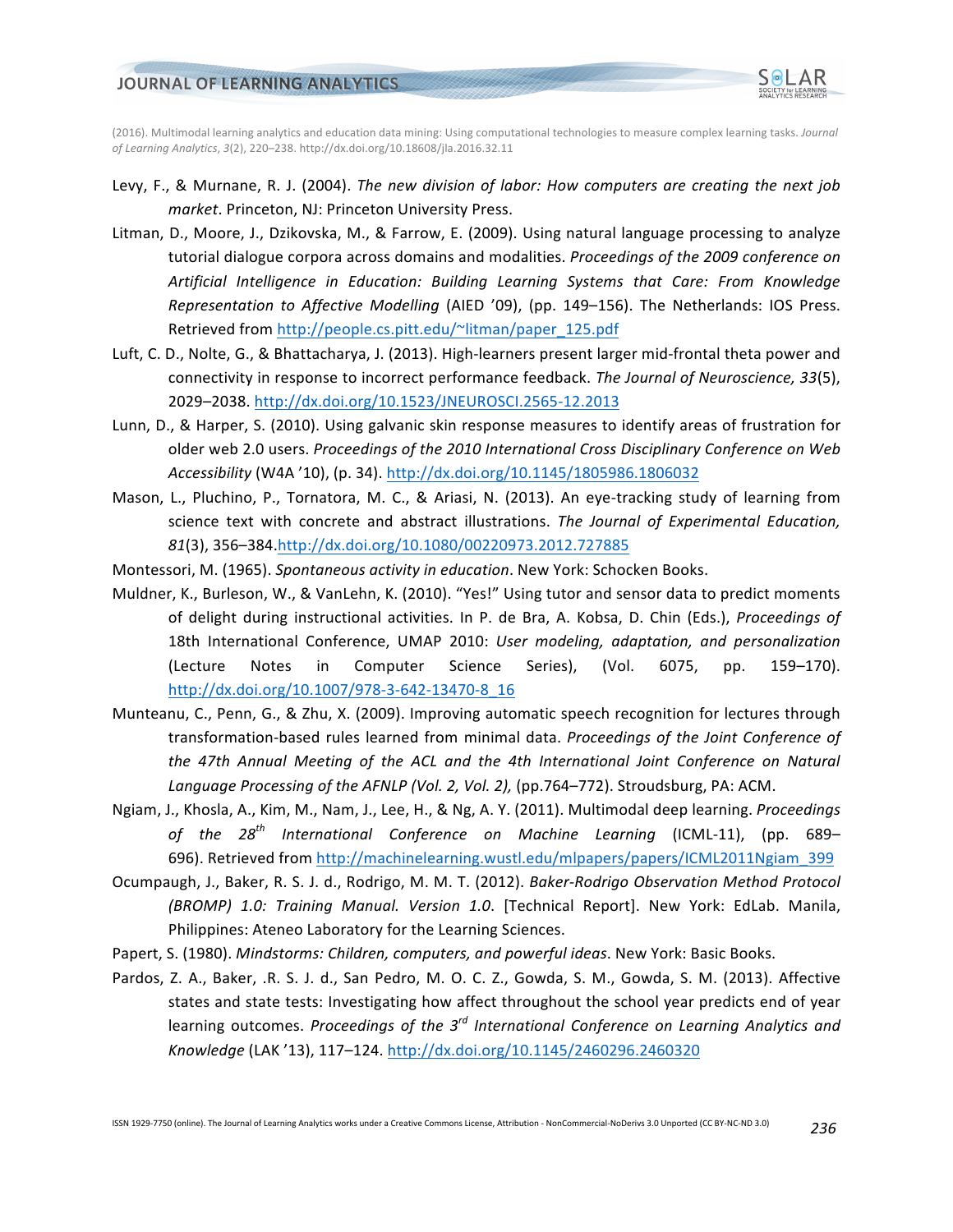

- Raca, M., Tormey, R., & Dillenbourg, P. (2014). Sleepers' lag-study on motion and attention. *Proceedings* of the 4<sup>th</sup> International Conference on Learning Analytics and Knowledge (LAK '14), 36–43. http://dx.doi.org/10.1145/2567574.2567581
- Read, J. C. (2007). A study of the usability of handwriting recognition for text entry by children. *Interacting with Computers, 19*(1), 57–69. http://dx.doi.org/10.1007/1-84628-062-1\_9
- Richardson, D. C., & Dale, R. (2005). Looking to understand: The coupling between speakers' and listeners' eye movements and its relationship to discourse comprehension. *Cognitive science*, 29(6), 1045-1060. http://dx.doi.org/10.1207/s15516709cog0000\_29
- Russ, R. S., Lee, V. R., & Sherin, B. L. (2012). Framing in cognitive clinical interviews about intuitive science knowledge: Dynamic student understandings of the discourse interaction. Science *Education*, 96(4), 573-599. http://dx.doi.org/10.1002/sce.21014
- Scherer, S., Glodek, M., Layher, G., Schels, M., Schmidt, M., Brosch, T., ... & Palm, G. (2012). A generic framework for the inference of user states in human computer interaction. *Journal on Multimodal User Interfaces, 6*(3-4), 117-141.
- Schick, A. Morlock, D., Amma, C., Schultz, T., & Stiefelhagen, R. (2012). Vision-based handwriting recognition for unrestricted text input in mid-air. *Proceedings of the 14th ACM International Conference on Multimodal Interaction* (ICMI '12), 217–220. New York: ACM. http://dx.doi.org/10.1145/2388676.2388719
- Schlömer, T., Poppinga, B., Henze, N., & Boll, S. (2008). Gesture recognition with a Wii controller. *Proceedings of the 2<sup>nd</sup> International Conference on Tangible and Embedded Interaction* (TEI '08), 11–14. http://dx.doi.org/10.1145/1347390.1347395
- Schneider, B., & Blikstein, P. (2014). Unraveling Students' Interaction Around a Tangible Interface using Gesture Recognition. In J. Stamper, Z. Pardos, M. Mavrikis, B. Mclauren (Eds.), Proceedings of *the 7th International Conference on Educational Data Mining (EDM'14),* (pp.320-323). Retrieved from http://educationaldatamining.org/EDM2014/proceedings/EDM2014Proceedings.pdf
- Schneider, B., & Pea, R. (2013). Real-time mutual gaze perception enhances collaborative learning and collaboration quality. *International Journal of Computer-Supported Collaborative Learning, 8*(4), 375–397. http://dx.doi.org/10.1007/s11412-013-9181-4
- Schneider, B., & Pea, R. (2014). Toward Collaboration Sensing. *International Journal of Computer-Supported Collaborative learning,* 9(4), 371-395. http://dx.doi.org/10.1007/s11412-014-9202-y
- Schneider, B., Sharma, K., Cuendet, S., Zufferey, G., Dillenbourg, P., & Pea, A. D. (2015). 3D tangibles facilitate joint visual attention in dyads. In O. Lindwall, P. Hakkinen, T. Koschmann, P. Tschounikine, S. Ludvigsen (Eds.), In *Proceedings of the International Conference on Computer Supported Collaborative Learning 2015: Exploring the Material Conditions of Learning (CSCL'15),* (Vol.1, pp. 158–165). Gothenburg, Sweden: The International Society of the Learning Sciences.
- She, H. C., Jung, T. P., Chou, W. C., Huang, L. Y., Wang, C. Y., & Lin, G. Y. (2012). EEG dynamics reflect the distinct cognitive process of optic problem solving. *PLOS ONE, 7*(7), e40731. http://dx.doi.org/10.1371/journal.pone.0040731